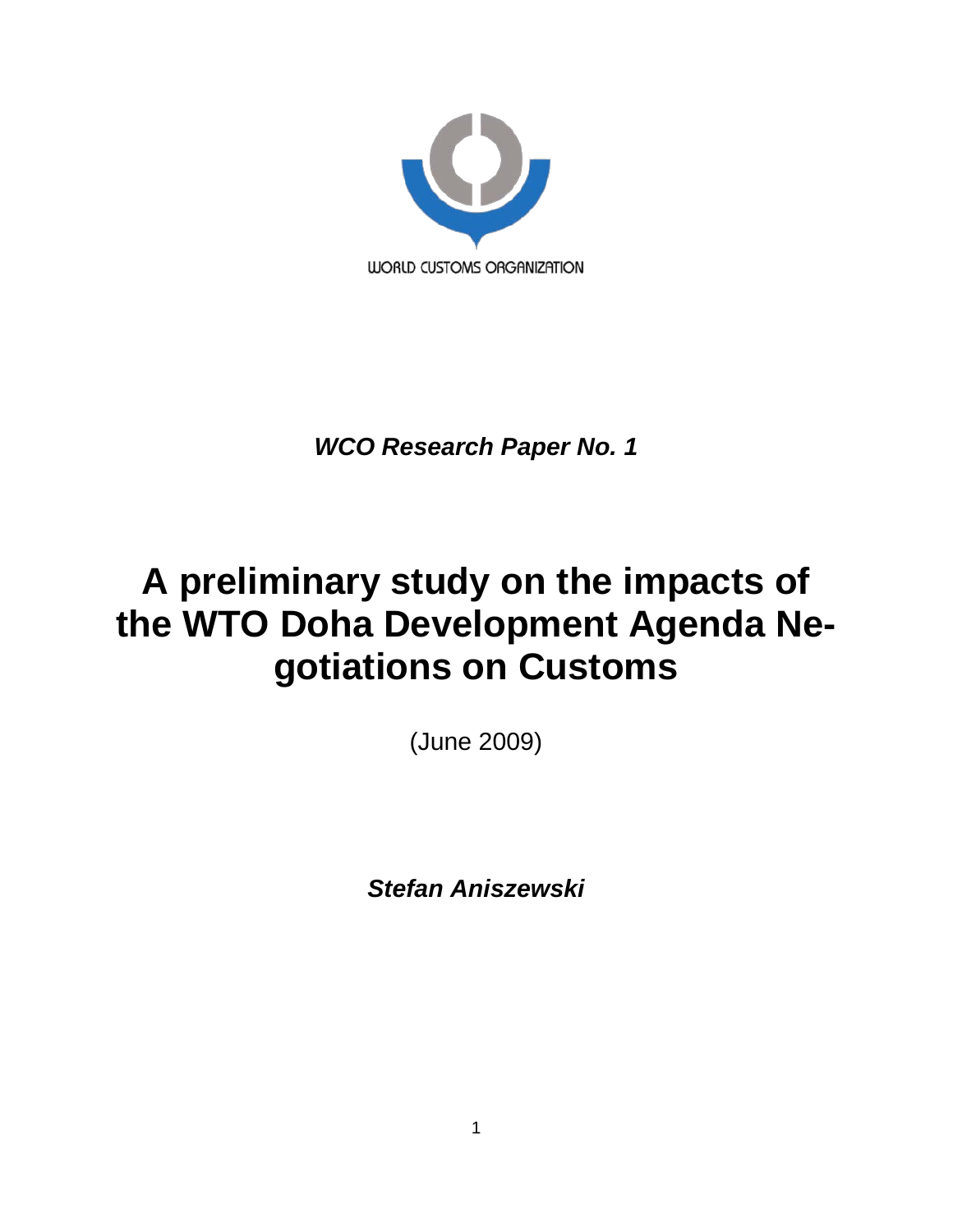## **Abstract**

The conclusion of the DDA negotiations would most probably have an impact on Customs revenue collection, as tariff cuts are an essential element in some of the negotiations. The eventual effect would, though, depend on various factors. Revenue losses might, for example, be offset to a certain extent by an increase in global trade (resulting in a wider revenue base) following a successful outcome of the negotiations. However, as a result of the negotiations and their potential impact on the fiscal significance of Customs, Customs administrations might need to review their predominantly fiscal role to embrace wider functions (protection of society, security and trade facilitation, etc.) as envisaged by the high-level strategic document on Customs in the  $21<sup>st</sup>$ Century.

From a policy point of view, the analysis suggests that the ongoing negotiations and the potential conclusion of the DDA demand a more active engagement and involvement from Customs administrations in the WTO negotiation process, both nationally and in Geneva.

The resolution of the trade facilitation negotiations is dependent on a robust WTO technical assistance and capacity building (TA&CB) program. Such a program would benefit the Customs modernization process being undertaken by many Customs administrations. It would garner political support and most likely raise donor support, which could be used by least-developed and developing country Customs administrations in their modernization efforts.

Most of the individual measures tabled in the trade facilitation negotiations which refer to Customs would not create any overwhelming implementation difficulties. The proposed measures are, as far as Customs is concerned, compatible with WCO instruments, and most of them are already being implemented by Customs administrations through WCO instruments.

## **Key words**

Doha Development Agenda, Trade Facilitation, Customs, capacity building

## **Acknowledgements**

This paper was written by Stefan Aniszewski of the WCO's Compliance and Facilitation Directorate. The author is grateful to Allen Bruford and Thierry Piraux for their suggestions.

#### **Disclaimer**

The WCO Research Paper Series disseminates the findings of work in progress to encourage the exchange of ideas about Customs issues. The views and opinions presented in this paper are those of the author and do not necessarily reflect the views or policies of the WCO or WCO Members.

#### **Note**

All WCO Research Papers are available on the WCO public website: [www.wcoomd.org.](http://www.wcoomd.org/) The author may be contacted via [communication@wcoomd.org.](mailto:communication@wcoomd.org)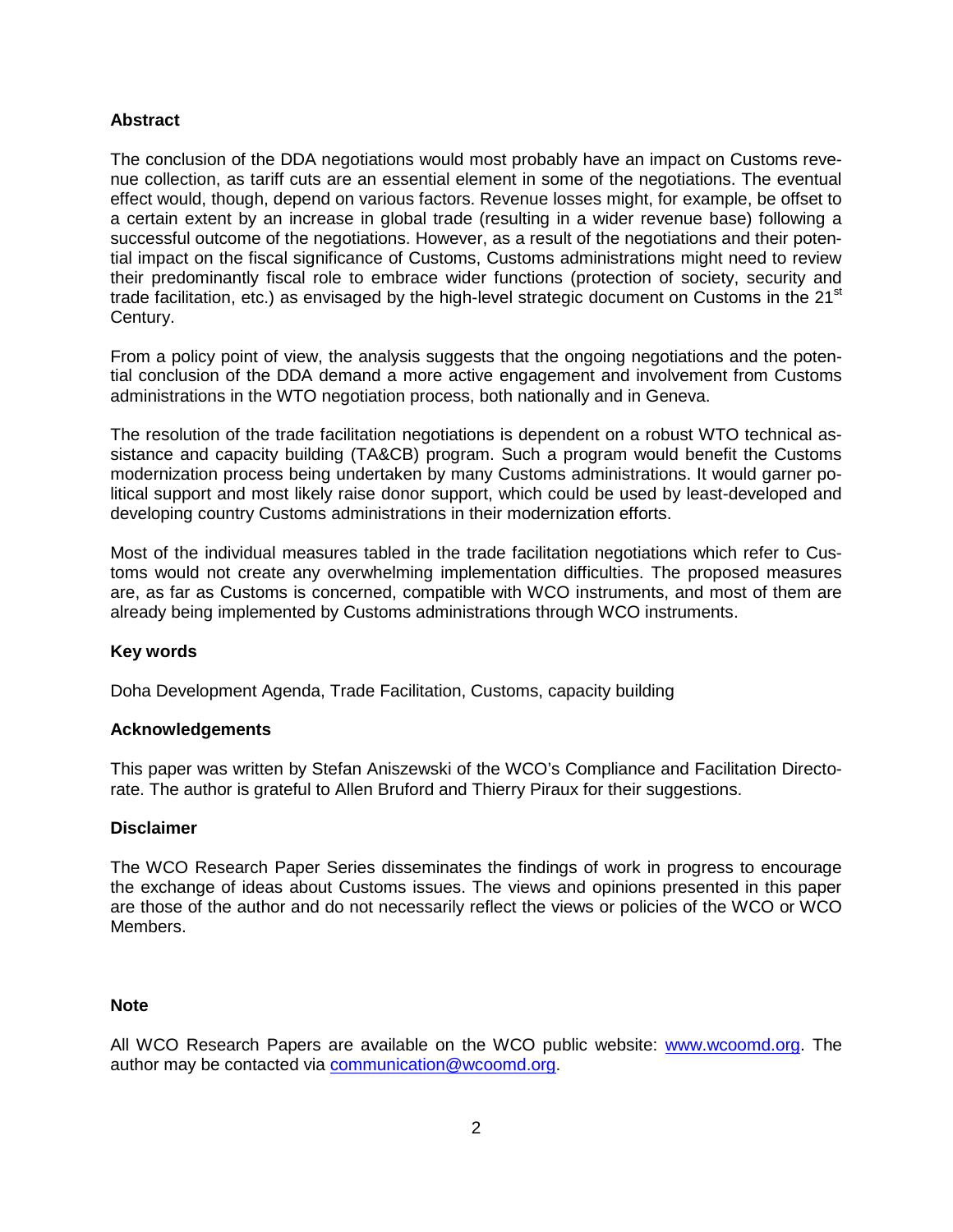Copyright © 2010 World Customs Organization. All rights reserved. Requests and enquiries concerning translation, reproduction and adaptation rights should be addressed to copyright@wcoomd.org.

-----------------------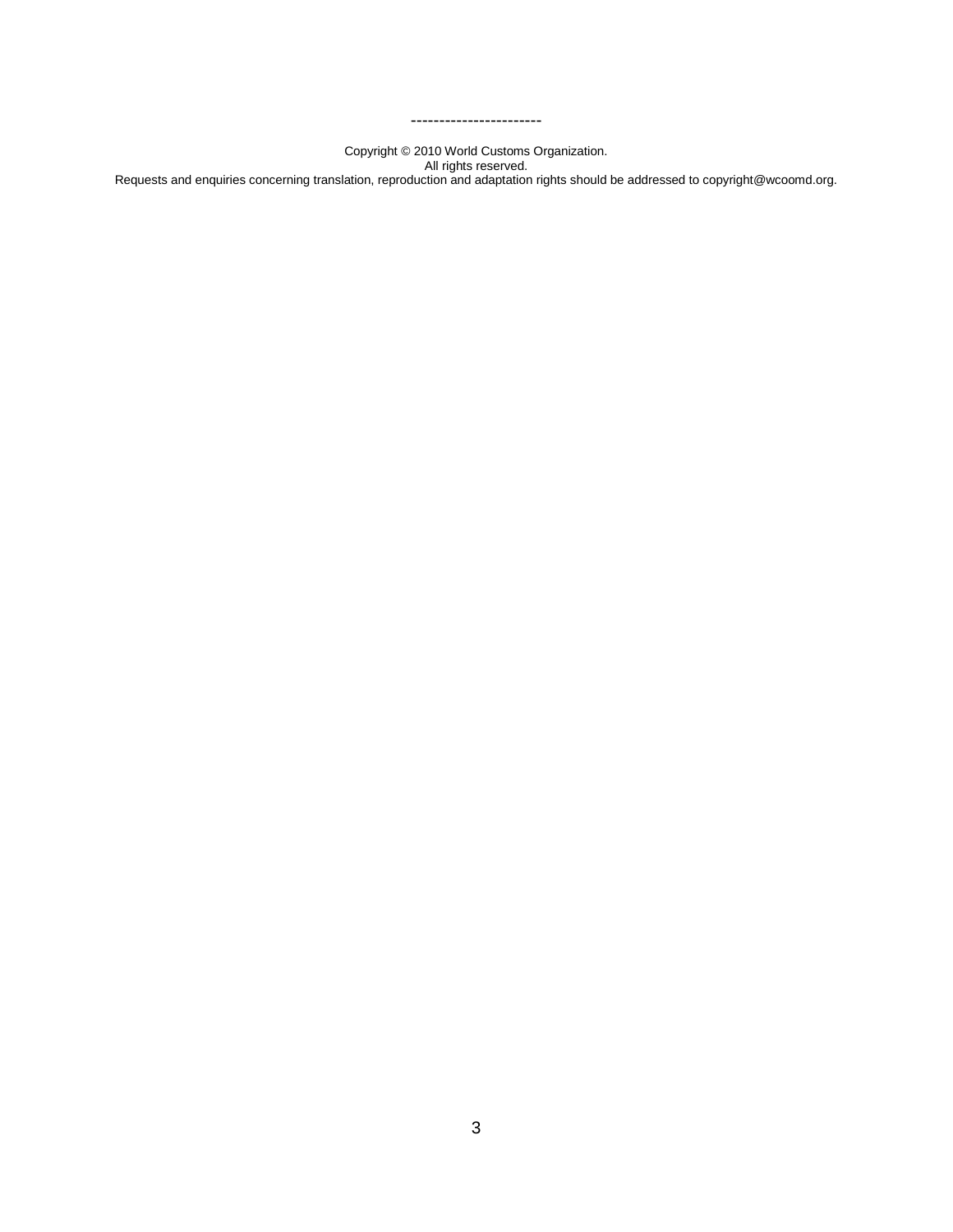## **Table of Contents**

| 8         |
|-----------|
|           |
| 9         |
|           |
| -10       |
|           |
|           |
|           |
|           |
|           |
| <b>22</b> |
| 24        |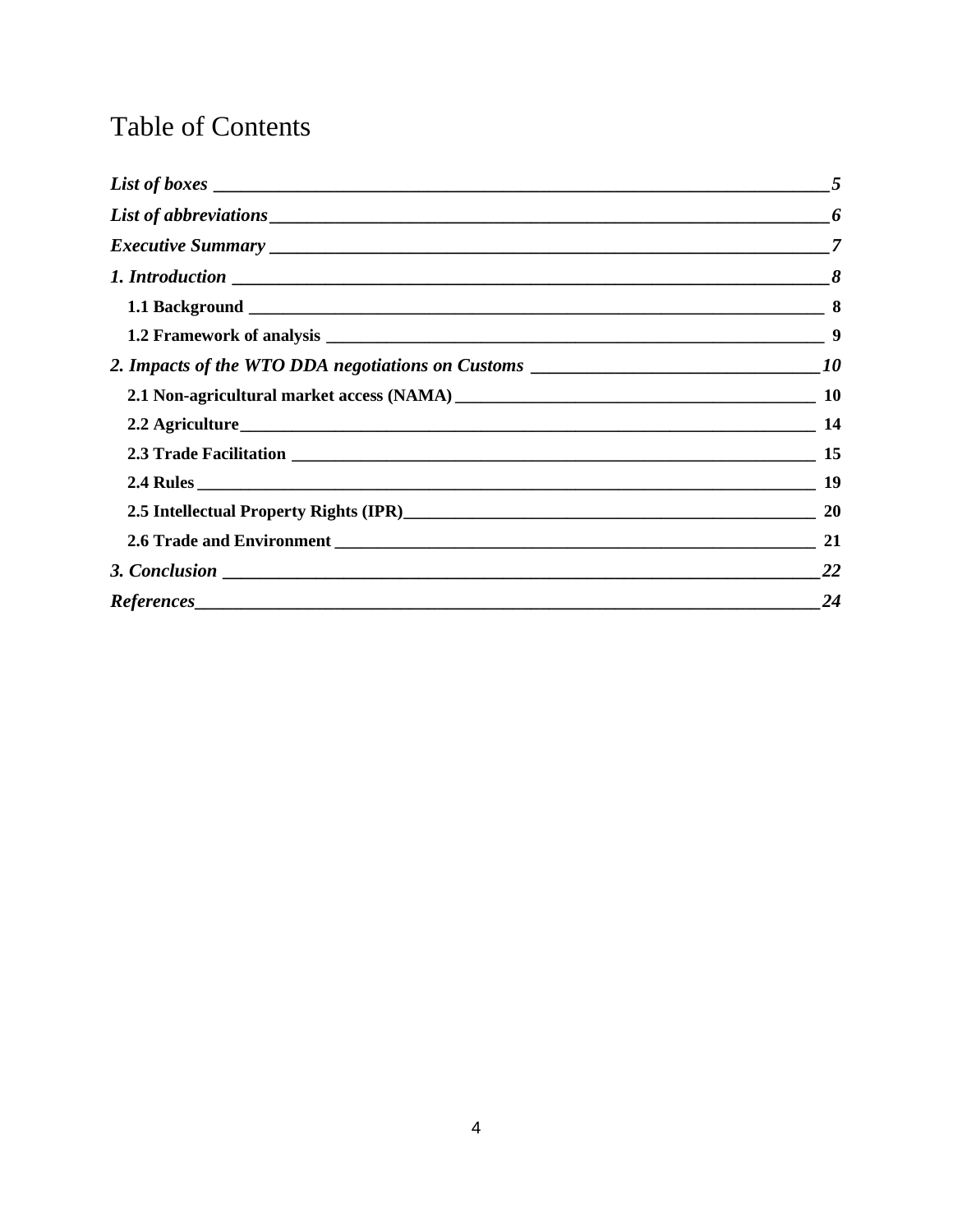## <span id="page-4-0"></span>**List of boxes**

| Box 1 - NAMA negotiations                                       | 8  |
|-----------------------------------------------------------------|----|
| Box 2 - Bound and applied tariff rates and tariff binding       | 10 |
| Box 3 - Impacts of tariff reductions and tax recovery           | 11 |
| Box 4 - Negotiations on Agriculture                             | 12 |
| Box 5 - Trade facilitation negotiations                         | 14 |
| Box 6 - Trade facilitation proposals and WCO instruments        | 15 |
| Box 7 - WTO $3rd$ generation proposals and their implementation | 16 |
| Box 8 - Technical Committees on Valuation and Rules of Origin   | 17 |
| Box 9 - Economic impact of trade facilitation                   | 18 |
| Box 10 - Negotiations on Rules                                  | 18 |
| Box 11 - Special Sessions of TRIPS Council                      | 20 |
| Box 12 - Special Sessions of Trade and Environment Committee    | 21 |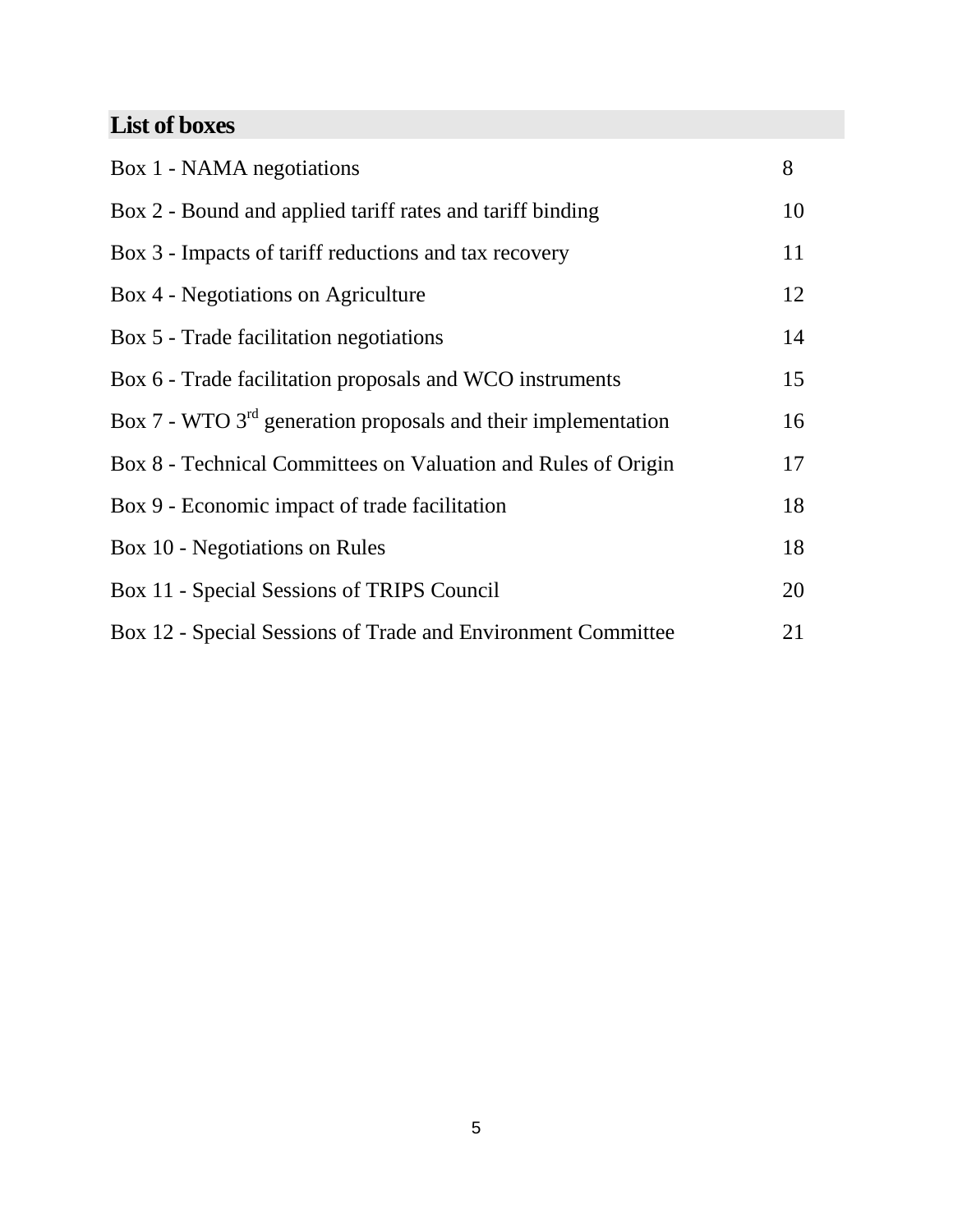## <span id="page-5-0"></span>**List of abbreviations**

| <b>AD</b>    | Anti-Dumping                                                       |
|--------------|--------------------------------------------------------------------|
| <b>CBD</b>   | <b>Convention on Biological Diversity</b>                          |
| <b>DDA</b>   | Doha Development Agenda                                            |
| <b>GATT</b>  | General Agreement on Tariffs and Trade                             |
| GI           | Geographical Indication                                            |
| <b>HS</b>    | Harmonized System                                                  |
| <b>IMF</b>   | <b>International Monetary Fund</b>                                 |
| <b>IPR</b>   | <b>Intellectual Property Rights</b>                                |
| <b>MEA</b>   | Multilateral Environmental Agreement                               |
| <b>NAMA</b>  | Non-Agricultural Market Access                                     |
| PC           | Policy Commission                                                  |
| <b>RAM</b>   | <b>Recently Acceded Member</b>                                     |
| <b>RTA</b>   | <b>Regional Trade Agreement</b>                                    |
| <b>SCM</b>   | <b>Subsidies and Countervailing Measures</b>                       |
| S&DT         | Special and Differential Treatment                                 |
| <b>SSM</b>   | Special Safeguard Mechanism                                        |
| <b>SVE</b>   | <b>Small and Vulnerable Economies</b>                              |
| TA&CB        | Technical Assistance and Capacity Building                         |
| <b>TRIPS</b> | Agreement on Trade Related Aspects of Intellectual Property Rights |
| <b>WB</b>    | World Bank                                                         |
| <b>WCO</b>   | World Customs Organization                                         |
| <b>WTO</b>   | World Trade Organization                                           |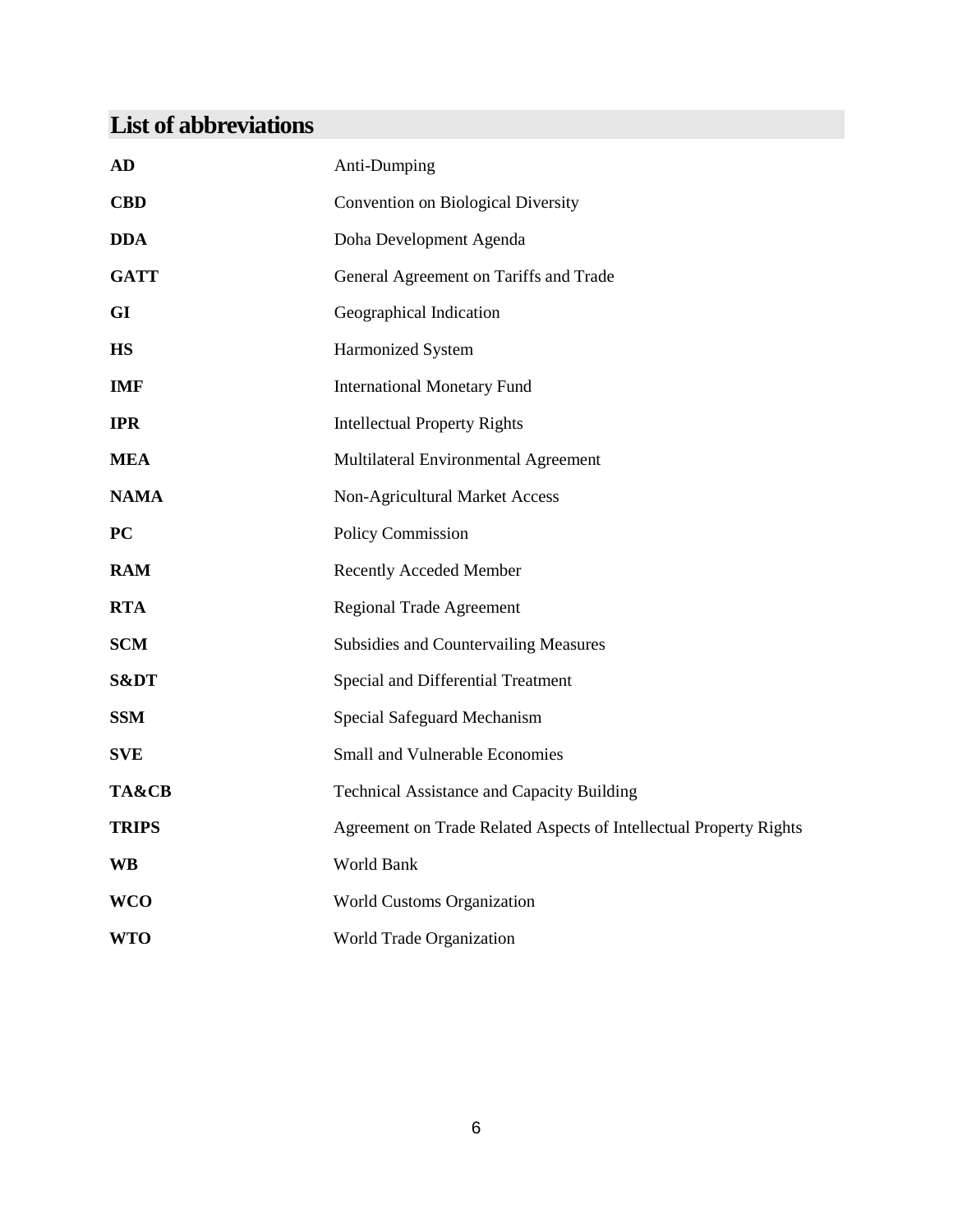## <span id="page-6-0"></span>**Executive Summary**

At its last meeting, the Policy Commission requested a preliminary analysis of the potential impacts of the World Trade Organization's (WTO) Doha Development Agenda (DDA) negotiations on Customs. Consequently, the Secretariat has prepared a study which analyses the different negotiations against a simple typology of impacts.

The conclusion of the DDA negotiations would most probably have an impact on Customs revenue collection, as tariff cuts are an essential element in some of the negotiations. The eventual effect would, though, depend on various factors. Revenue losses might, for example, be offset to a certain extent by an increase in global trade (resulting in a wider revenue base) following a successful outcome of the negotiations. However, as a result of the negotiations and their potential impact on the fiscal significance of Customs, Customs administrations might need to review their predominantly fiscal role to embrace wider functions (protection of society, security and trade facilitation, etc.) as envisaged by the high-level strategic document on Customs in the  $21<sup>st</sup>$  Century.

From a policy point of view, the analysis suggests that the ongoing negotiations and the potential conclusion of the DDA demand a more active engagement and involvement from Customs administrations in the WTO negotiation process both nationally and in Geneva.

A resolution to the trade facilitation negotiations is dependant on a robust WTO technical assistance and capacity building (TA&CB) program. This program would benefit the Customs modernization process being undertaken by many Customs administrations. It would bring about political support and most likely raise donor support, which could be used by least-developed and developing Customs administrations in their modernization efforts.

Most of the individual measures tabled in the trade facilitation negotiations which refer to Customs would not create any overwhelming implementation difficulties. The proposed measures are, as far as Customs is concerned, compatible with WCO instruments and most of them are already implemented by Customs administrations through WCO instruments.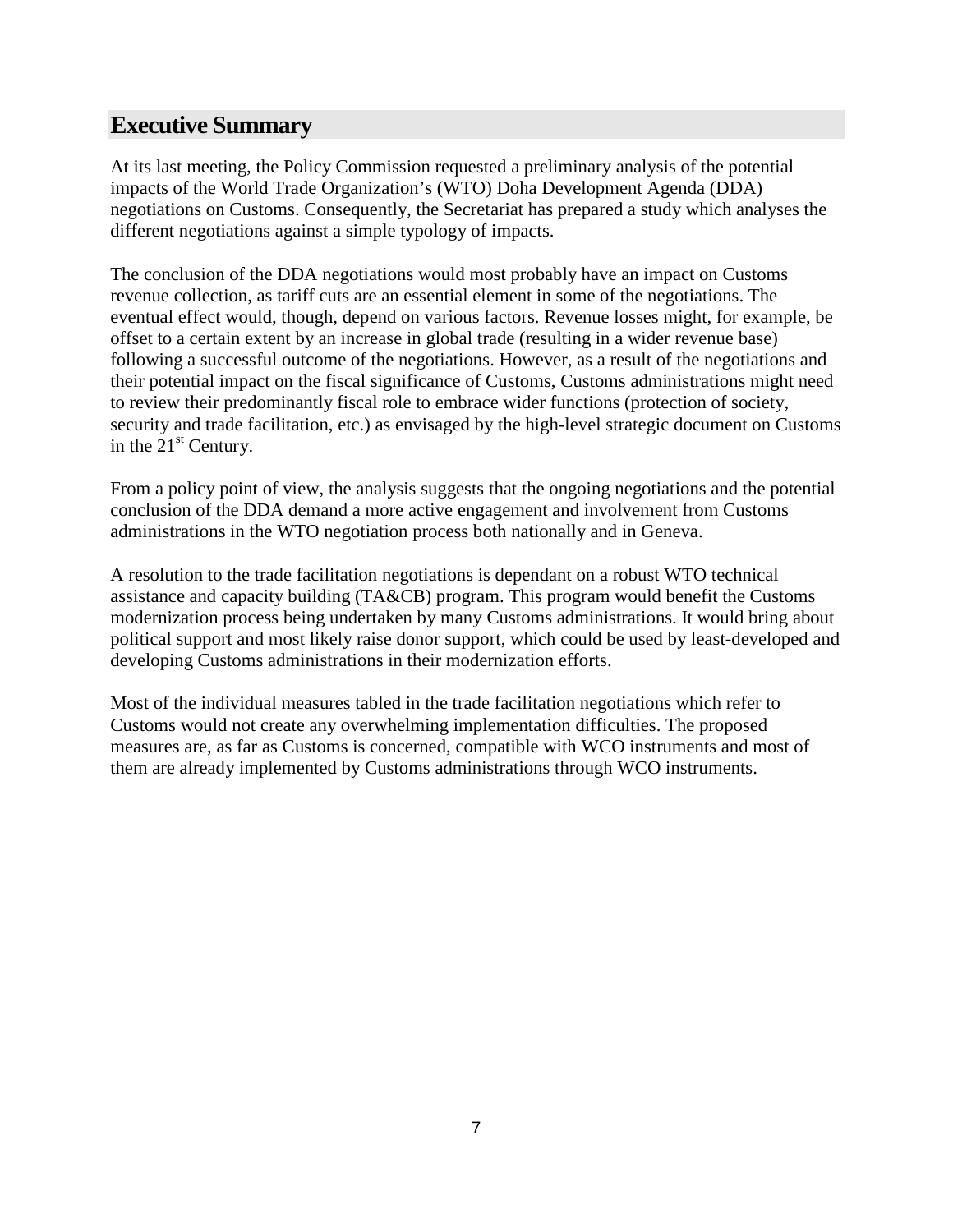## <span id="page-7-0"></span>**1. Introduction**

## <span id="page-7-1"></span>**1.1 Background**

- 1. At the  $111^{th}/112^{th}$  sessions of the WCO Council in June 2008, the Directors General of Customs adopted a policy document *"Customs in the 21st Century - Enhancing Growth and Development through Trade Facilitation and Border Security"*. According to the document, the role of Customs is to control the movement of goods and thereby secure state's interests and safeguard revenue collection. In addition to this, Customs also ensures compliance with state policies and laws applicable to the cross-border movement of goods, combats smuggling, and secures borders, whilst ensuring at the same time facilitation of legitimate trade. Although the document envisages much of this role remaining the same, it also foresees that the responsibilities in relation to the international movement of goods have broadened, and will continue to broaden, from the traditional role of collecting duties and taxes on international trade in support of the fiscal, to include executing controls and other activities that serve a wider set of government objectives<sup>[1](#page-7-2)</sup>.
- 2. The mentioned document also outlines that one of the goals underpinning the mission of Customs in the  $21<sup>st</sup>$  Century relates to the support of the international trading system by creating level playing fields for business at global, regional and national levels. Customs administrations play a major role in meeting this objective by implementing the high-level rules of the multilateral trading system. As a consequence, a close link between WTO negotiations and Customs has been established.
- 3. After the launch of the Doha Development Agenda (DDA) negotiations, some new Customs related items have been emerging into the WTO agenda. Thus, the Customs community and the WCO have been closely following and even contributing to the WTO negotiations. The Policy Commission (PC) discussed the WTO negotiations in its  $60<sup>th</sup>$ Session in Buenos Aires, from 9 to 11 December 2008, and as part of the discussion some Delegates raised the need to analyze the possible impacts of the DDA negotiations on Customs more thoroughly. As a conclusion, the PC instructed the Secretariat to carry out a preliminary analysis on the subject and to report the results back to the Policy Commission in its June 2009 sessions [2](#page-7-3) .
- 4. It can be argued that the need for this kind of a study is well-founded at least from three different perspectives. Firstly, the conclusions of the study will reveal important information on the effects the DDA might have on Customs, and give national administrations tools to prepare for the possible implementation of the commitments. Secondly, while the DDA negotiations are still ongoing, the conclusions drawn from this study can assist Customs administrations to better follow and contribute to the negotiations. Thirdly, the impacts of the DDA negotiations have been studied from many

<span id="page-7-3"></span><span id="page-7-2"></span> $\frac{1}{2}$  WCO (2008), p. 5.

<sup>2</sup> At the time of analysis the DDA negotiations were still ongoing and there were no final negotiation products available. The analysis does not reflect any developments witnessed in the negotiations after May 2009.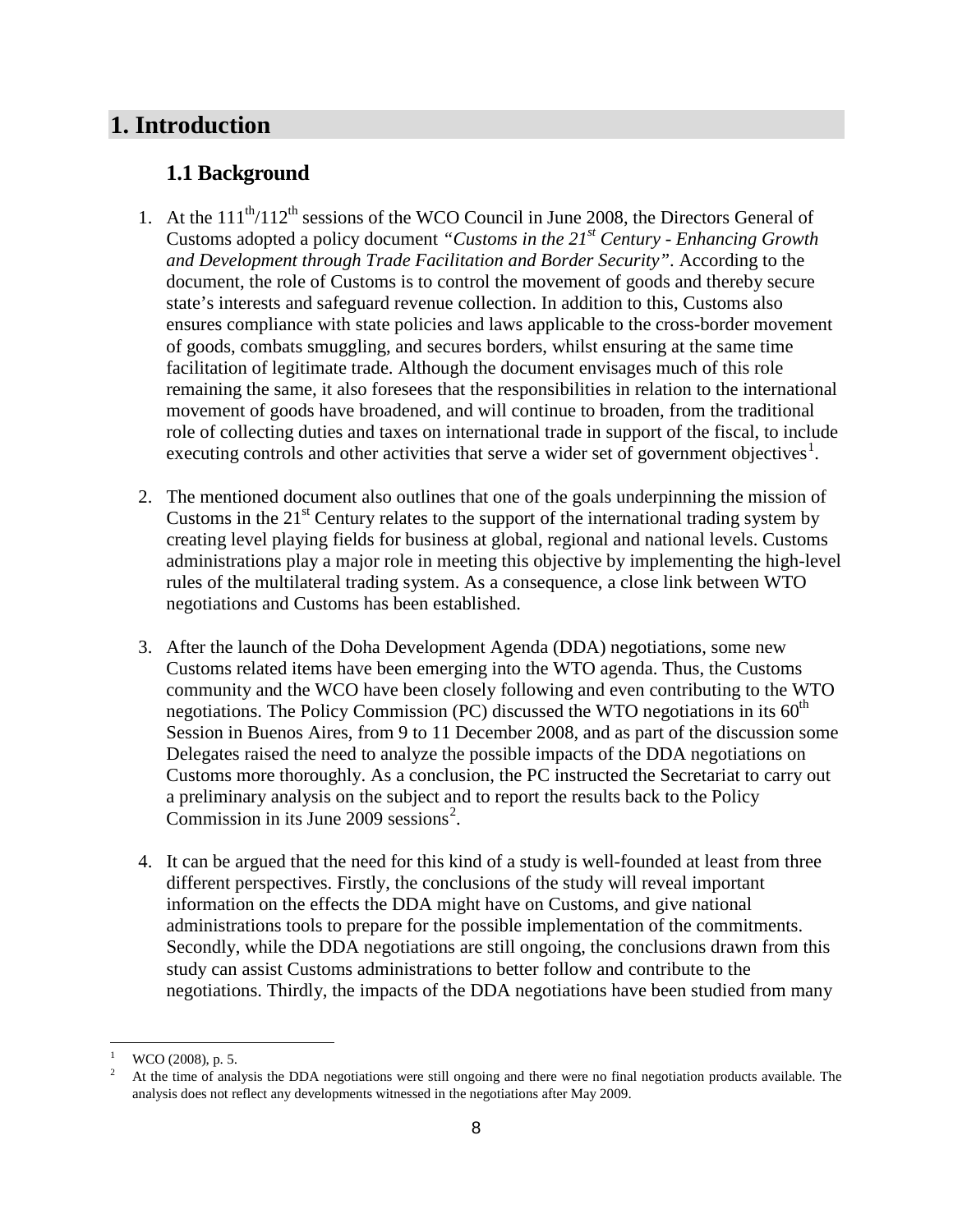different angles<sup>[3](#page-8-1)</sup>, but a more comprehensive analysis from Customs perspective is still missing. Thus, the analysis can be seen to address the shortage in this regard.

## <span id="page-8-0"></span>**1.2. Framework of analysis**

- 5. The implications of the DDA negotiations and their conclusion on Customs can be analyzed from many different perspectives. In order to analyze the effects in a structured way, it is useful to formulate a simple typology of impacts to facilitate the analysis. On a general level, there are at least four broad categories of effects that can be defined.
- 6. First and foremost, the conclusion of the DDA would most probably have an *economic and fiscal* impact on Customs revenue collection as some of the negotiation modalities propose tariff cuts. When taking into account that trade taxes form a significant share of total government revenue in some parts of the world, it would be important to analyze what kind of an effect the conclusion of DDA would actually have on trade taxes and revenue collection. The negotiations and their conclusion might also have some *legal*  implications as certain negotiation items are closely related to Customs and might, if adopted, imply some amendments to national legislation. In addition to the fiscal and legal effects, Customs administrations might also face different *policy* implications from the conclusion of the DDA. For example, there might be a need to review the national and international positioning of Customs vis-à-vis the WTO negotiation process. On a more technical level, there might also be certain *procedural, operative and capacity* impacts as some of the negotiations might imply effects on customs procedures, working methods and Customs administrations' capacity.
- 7. The outlined typology can be seen to form a framework against which the DDA negotiations are reviewed and analyzed in the study. The established typology of impacts is by no means exhaustive and the conclusion of the negotiations might also have other kinds of impacts. For example, the outcome of the negotiations might have certain strategic implications on Customs functions. However, as the negotiations are still ongoing and there are no final negotiation outcomes on the table, it would be too early to address the strategic implications at this stage. The aim of the current analyses is to give technical and background information on the WTO negotiations and their potential impacts, whereas the strategic effects of the negotiations might need to be looked at more carefully at a later stage.
- 8. The study report at hand consists of three main parts. After the introductory chapter the second section includes the actual analysis on the different impacts. The scope of the analysis covers non-agricultural market access (NAMA), agriculture, trade facilitation,

<span id="page-8-1"></span>See for example WCO (2007) on the consistency of the WTO members' legal proposals in the trade facilitation negotiations vis-à-vis WCO instruments; WB (2006) on the needs, priorities and costs associated with TA&CB for implementation of a WTO Trade Facilitation Agreement; OECD (2004) on the costs of introducing and implementing trade facilitation measures; OECD (2005) on the economic impact of trade facilitation; OECD (2006a) and (2006b) on targeting TA/CB initiatives for trade facilitation; OECD (2009) on the development of a series of indicators for model based analysis in the area of trade facilitation; and Decreux and Fontagné (2009) on the economic impact of the potential outcome of the DDA negotiations on global economy.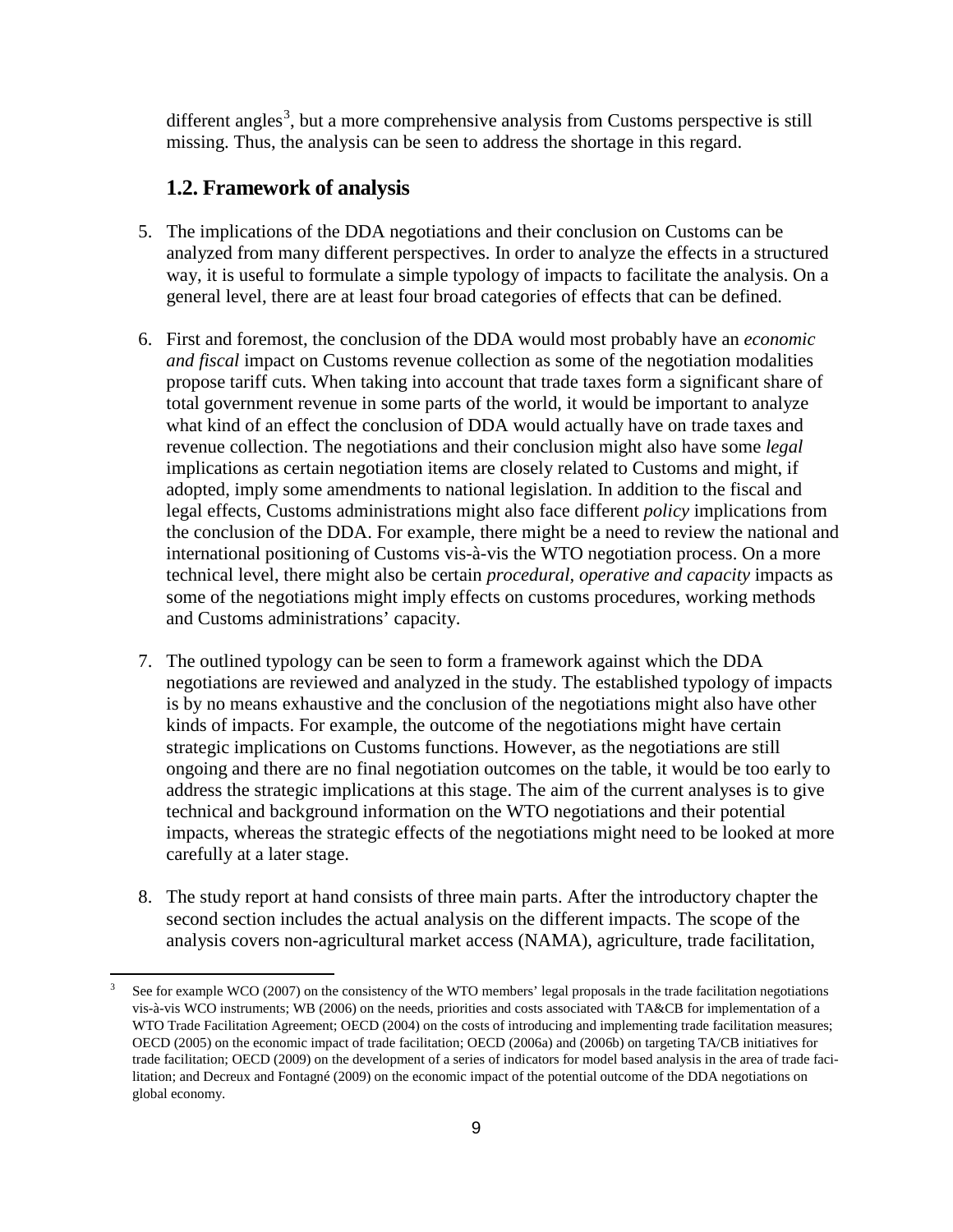rules, intellectual property rights (IPR), and trade and environment negotiations. Even though the study concentrates on the DDA negotiations, certain sub-chapters also briefly touch upon other WTO negotiations which might include potential impacts on Customs. The third chapter summarizes and concludes the results of the analysis.

## <span id="page-9-0"></span>**2. Impacts of the WTO DDA negotiations on Customs**

## <span id="page-9-1"></span>**2.1 Non-agricultural market access (NAMA)**

#### **Box 1 - NAMA negotiations**

The non-agricultural market access (NAMA) negotiations are taking place in the Negotiating Group for Market Access. The aim of the negotiations is to *"reduce or as appropriate eliminate tariffs, including the reduction or elimination of tariff peaks, high tariffs, and tariff escalation, as well as nontariff barriers, in particular on products of export interest to developing countries"*. The negotiations shall take fully into account the special needs and interests of developing and least-developed countries, and recognize that these countries do not need to match or reciprocate in full tariff-reduction commitments by other participants. The latest revision of the draft modalities text was issued by the Chairman of the negotiation group on Non-Agricultural Market Access on 8 December 2008.

- 9. From Customs perspective, the main impact from the NAMA negotiations would occur through the effects on revenue collection as the current NAMA modalities propose wide ranging tariff cuts in industrial products. The proposed cuts would be steeper in the developed world, where the proportional share of trade revenue from total revenue is significantly smaller than in the developing world<sup>[4](#page-9-2)</sup>. The LDCs would be exempted from making any cuts. However, their contribution to the DDA would come through the increase in the binding tariff coverage<sup>[5](#page-9-3)</sup>.
- 10. The proposed tariff cuts in the current modalities would be done on bound and not on applied rates (see Box 2 on the difference between these two terms). In developed countries the potential adoption of the proposed modalities would mean that the maximum bound tariff rates would be below 8 per cent with the average bound tariff rates being below 3 per cent. In the developing countries the majority of bound tariff lines would be less than 12 - 14 per cent and the average bound tariff rates would be between 11 - 12 per cent<sup>[6](#page-9-4)</sup>. When taking into account that the average post-Uruguay Round bound rates were 4 per cent in the developed countries and 20 per cent in the developing countries, the adoption of this type of modalities would lead to a substantial reduction in the difference between bound and applied tariff rates leaving less space for countries to

<span id="page-9-2"></span>See, for example, Baunsgaard and Keen (2005), p. 7.

<span id="page-9-3"></span><sup>5</sup> The modalities also envisage that there would be special provisions for Small and Vulnerable Economies (SVA) and Recently Acceded Members (RAM). For more information, see WTO (2008e).

<span id="page-9-4"></span><sup>6</sup> WTO (2008e).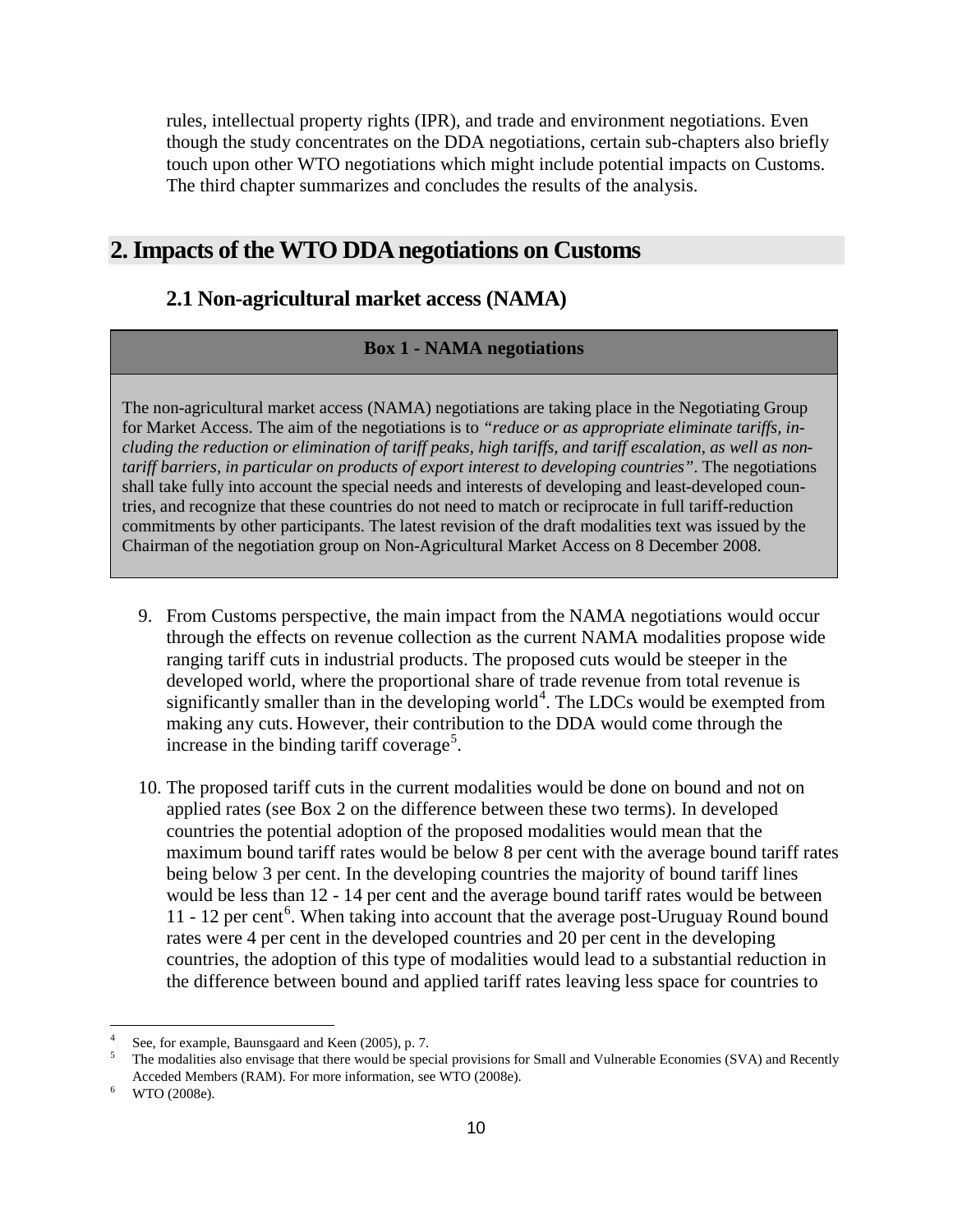raise applied tariff rates and operating at the same time as an insurance policy against any potential protectionist measures.

11. A comparison between the estimated post-DDA average<sup>[7](#page-10-0)</sup> applied tariff rates and the post-Uruguay applied tariff rates gives an indication of the potential impact the NAMA negotiations might have on Customs revenue collection on industrial goods. The average post-Uruguay Round applied tariff rates for the developed countries were around 3 per cent, whereas the same figure for the developing countries was around 13 per cent<sup>[8](#page-10-1)</sup>. As the proposed tariff cuts would limit the average bound rates (tariff ceilings) in the developed countries below 3 per cent and in the developing countries to 11 - 12 per cent, the post-DDA average bound rates would go below the post-Uruguay applied average levels implying that there would de facto be a decrease in the applied tariff rates. Nonetheless, without knowing the average post-DDA applied levels, it is rather difficult to estimate the effect the DDA negotiations might have on Customs revenue collection.

#### **Box 2 - Bound and applied tariff rates and tariff binding**

A **bound** tariff level is a ceiling level above which tariffs may not be raised without compensation to affected WTO Members. An **applied** tariff is the tariff actually applied. **Binding** is a form of concession under WTO rules in which a Member or Members agree to 'bind' their maximum tariff levels for a product or products by placing that tariff level on record in Geneva. These bound tariff rates become part of the Members' schedule of concessions. In practice, many Members do not apply their bound tariff rates, but much lower duties. The difference between applied and bound rates is sometimes referred to as a binding overhang or 'water'.

12. Even though the adoption of the proposed modalities would most probably include revenue effects (excluding LDCs), there are many different factors which would affect the magnitude of the eventual impact. A successful conclusion of the DDA will most likely lead to increased international trade through lowered tariffs and simplified procedures. Thus, although tariff rates will be lowered, the increase in trade might mitigate the revenue losses. Any potential revenue losses could also be recovered to certain extent from other domestic tax revenue sources as has been shown by existing studies<sup>[9](#page-10-2)</sup>. As recovery from other domestic revenue sources might be a viable alternative to offset some of the potential losses, countries should try to incorporate and implement the tariff cuts as a part of a wider trade and economic policy (see Box 3).

<span id="page-10-0"></span> <sup>7</sup> Averages are used in this context instead of individual tariff rates to illustrate the general tariff level.

<span id="page-10-1"></span><sup>8</sup> IMF and WB (2001), p. 18.

<span id="page-10-2"></span>See for example Baunsgaard and Keen (2005).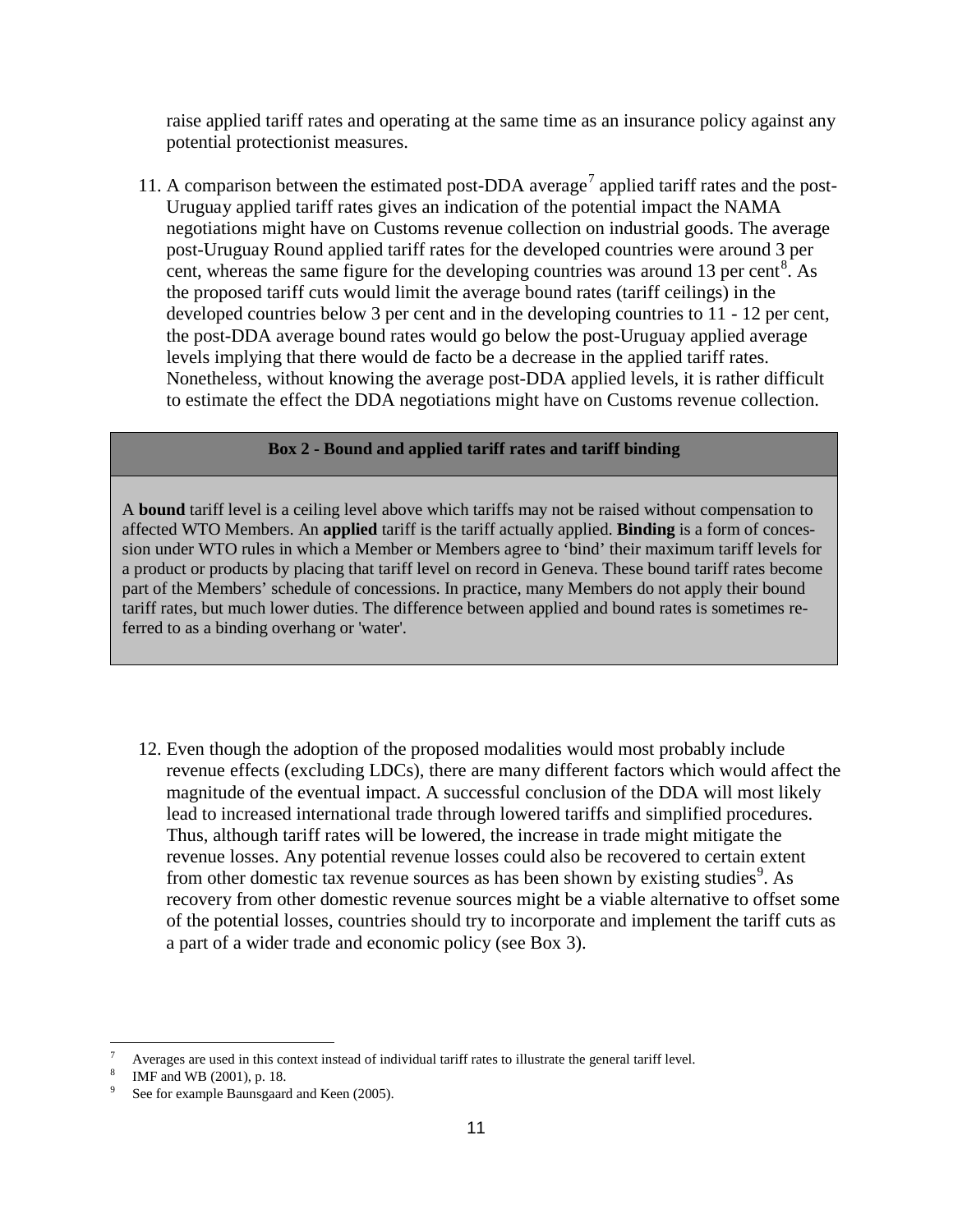- 13. In addition to the horizontal negotiations, NAMA negotiations also include some sectoral initiatives<sup>10</sup>. A successful result in the sectoral negotiations would mean that tariffs in the particular sector would be further reduced or even brought down to zero. The participation in the sectoral initiative is voluntary, which has affected negatively the commitment shown in the negotiations. There is still no consensus on how and when to define the commitment of members to participate in sectorals without altering the non-mandatory character of the negotiations<sup>[11](#page-11-1)</sup>. Thus, the sectorals would require a substantial amount of countries joining the initiative for them to take off. At this stage, as it remains to be seen which proposals will eventually materialize, it would be too early to draw conclusions on the effect of the sectorals.
- 14. The tariff reductions in the NAMA and other WTO negotiations together with the increasing use of regional trade agreements might also have some strategic implications on Customs. If the fiscal significance of Customs is affected following the conclusion of the WTO negotiations, Customs administrations might need to review their role from predominantly fiscal to include wider functions such as protection of society, security and trade facilitation. This kind of conclusion is also reached by the Customs in the 21<sup>st</sup> Century high-level strategic document, which envisages Customs role to broaden from fiscally oriented to include other activities that serve a wider set of government objectives $^{12}$  $^{12}$  $^{12}$ .
- 15. On a procedural and operational level the NAMA negotiations might affect Customs administrations' work in the field of classification with regard to defining the scope of goods that might fall under the reduction or elimination of tariffs. From a legal point of view, the scheduled concessions in the negotiations are based on the Harmonized System 2002 and a successful negotiation outcome might lead to a work on transposition of the concessions to be in line with the HS version introduced under national tariff schedules.

<span id="page-11-0"></span><sup>&</sup>lt;sup>10</sup> Currently there are 14 different sectoral negotiations. These relate to automotive and related parts, bicycles and related parts, chemicals, electronics/electrical products, fish and fish products, forestry products, gems and jewelry products, raw materials, sports equipment, healthcare, pharmaceutical and medical devices, hand tools, toys, textiles, clothing and footwear, and industrial machinery.

 $11$  See WTO (2008e).

<span id="page-11-2"></span><span id="page-11-1"></span><sup>12</sup> WCO (2008), p. 5.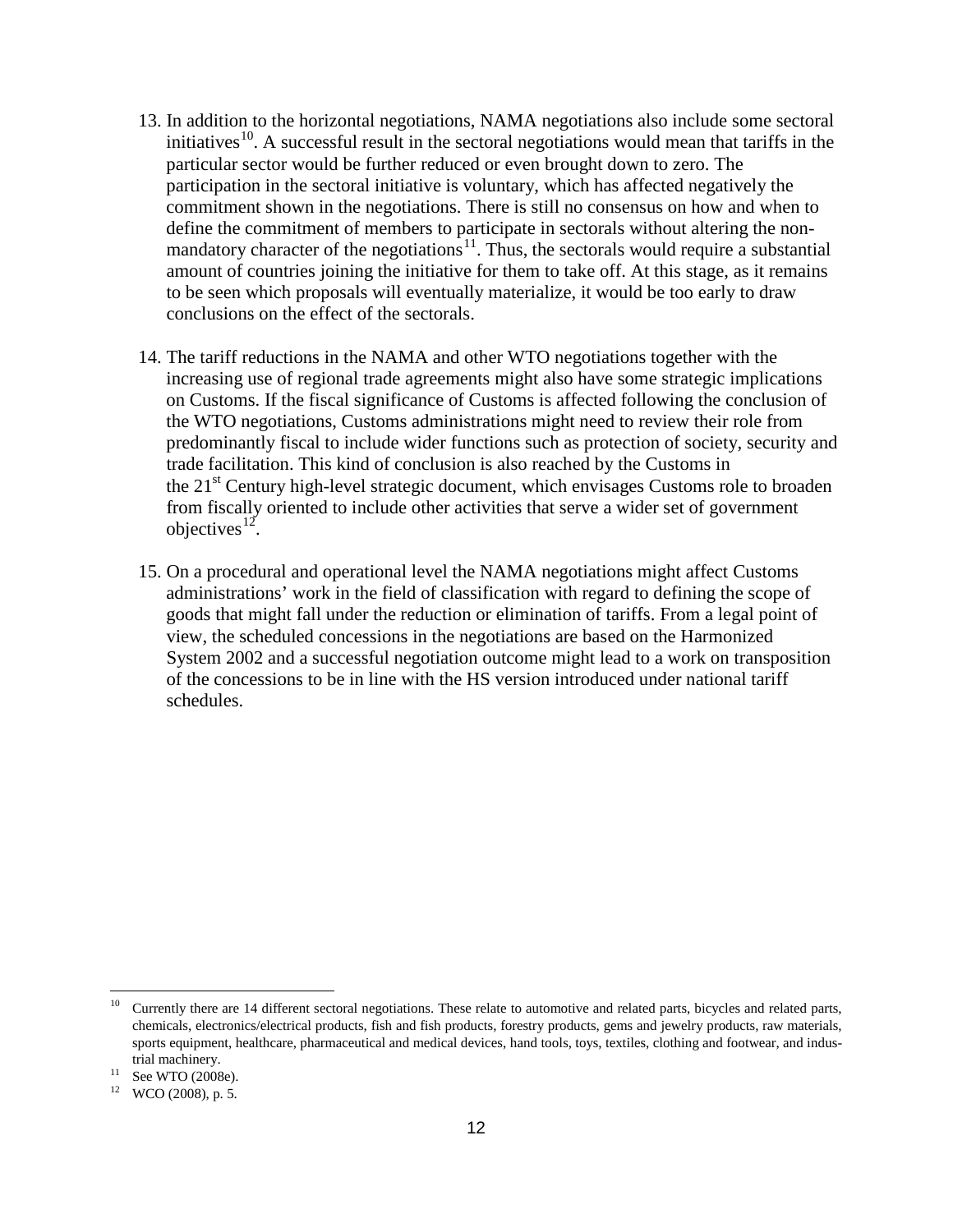#### **Box 3 - Impacts of tariff reductions and tax recovery**

There are different studies addressing the impact of trade liberalization and tariff reductions on economy. A recent study from Decreux and Fontagné (2009) used a dynamic computable general equilibrium model of the world economy to simulate the impacts of the July 2008 drafts circulated by the WTO. The liberalisation of tariffs was implemented at the granular level of 5113 products in order to take into account exceptions, flexibilities as well as the non-linear design of formulas. A reduction in domestic support and the phasing out of export subsidies were taken into account. The researchers identified a USD 57 bn world GDP gain when agriculture and industry would be liberalized.

Tariff reductions have also been argued to affect economy positively through domestic manufacturing. According to an article in the Economist ( $7<sup>th</sup>$  May 2009) citing a study made by Penny Goldberg, Amit Khandelwal, Nina Pavcnik and Petia Topalova on *"Multi-product Firms and Product Turnover in the Developing World: Evidence from India"* (forthcoming in the Review of Economics and Statistics), tariff rate reductions on imports would improve domestic manufacturing and result in growing import and export with possible increase in tax and customs revenue.

<span id="page-12-0"></span>A study by Baunsgaard and Keen (2005) assessed the effect of trade liberalization on tax revenue. The study used panel data for 111 countries over 25 years to ask whether countries have in fact recovered from other sources the revenues they have lost from past episodes of trade liberalization. According to the results, the high-income countries were able to offset the revenue losses well. The results for highincome countries pointed to a negative relationship between revenues from domestic and trade taxes, and recovery was well in excess of a dollar per dollar. The excess recovery of lost trade tax revenues in this group seems best interpreted as signaling that for them the revenue impact of trade taxes is a very secondary consideration in their design. In the middle-income countries, recovery was in order of 45-60 cents of additional domestic tax revenue for each dollar of trade tax revenue, whereas in lowincome countries the average recovery was around 30 cents of each lost dollar.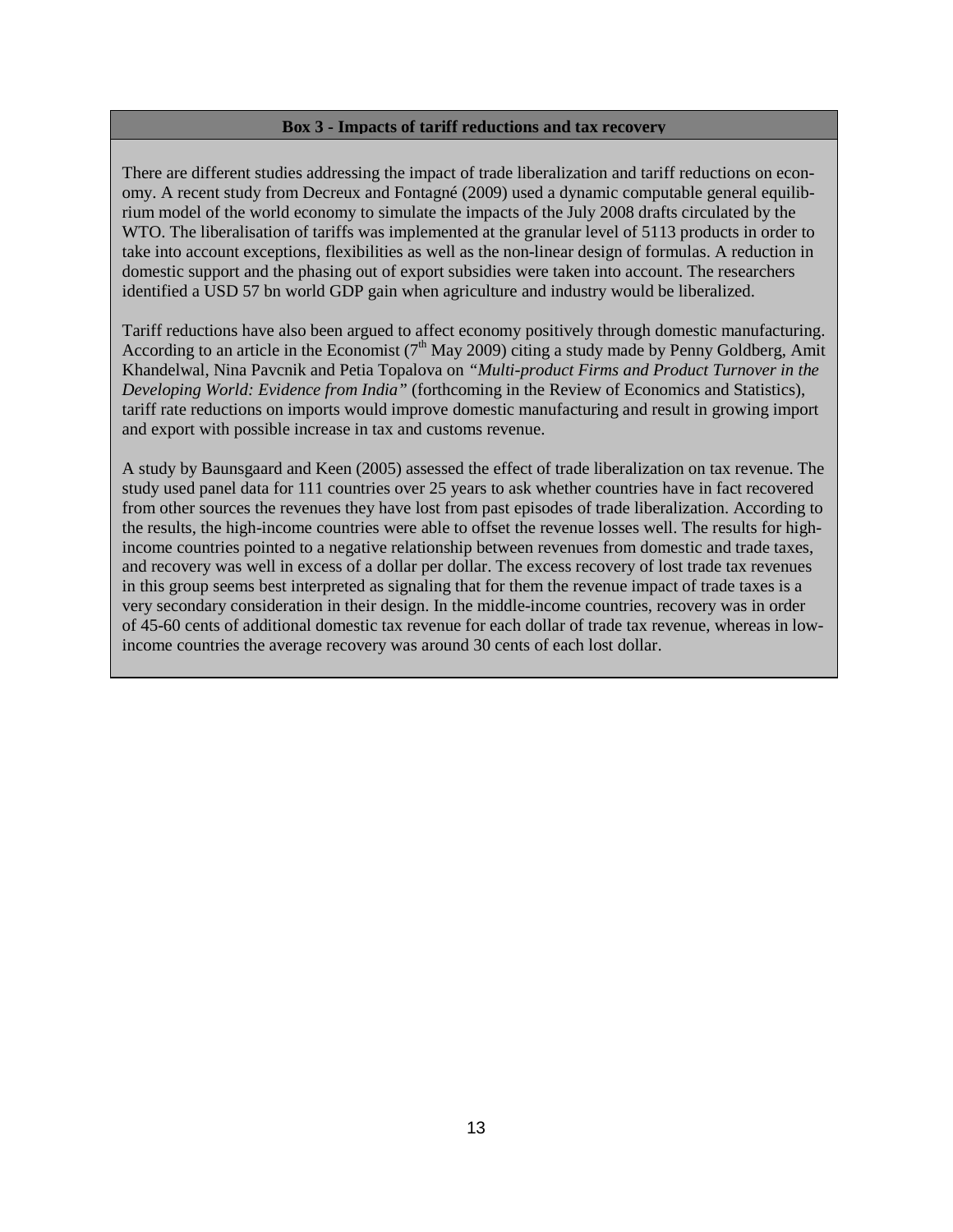## **2.2 Agriculture**

#### **Box 4 - Negotiations on Agriculture**

The WTO DDA agriculture negotiations are conducted in the Special Sessions of the Agriculture Committee. The long-term objective of the negotiations is already agreed upon in the present WTO Agreement: to establish a fair and market-oriented trading system through a program of fundamental reform. The program encompasses strengthened rules, and specific commitments on government support and protection for agriculture. The purpose is to correct and prevent restrictions and distortions in world agricultural markets.

Without prejudging the outcome, member governments have committed themselves to comprehensive negotiations aimed at:

- market access: substantial reductions
- exports subsidies: reductions of, with a view to phasing out, all forms of these
- domestic support: substantial reductions for supports that distort trade

The special and differential treatment for developing countries is integral to the negotiations, both in countries' new commitments and in any relevant new or revised rules and disciplines.

The latest revised draft "modalities" text, which spells out how to achieve the negotiation goals, was circulated by the chairperson of the negotiation group on 6 December 2008. After the "modalities" have been agreed, each country would use them to cut export subsidies, domestic support, and bound tariff rates on thousands of products (for more information, see WTO (2008b)).

16. The latest negotiation modalities in agriculture propose wide ranging tariff cuts. If adopted at their current form, the modalities would have an effect on Customs revenue collection from agricultural products both in developed and in developing countries. According to the proposed modalities, developed countries would experience tiered cuts<sup>[13](#page-13-0)</sup> ranging from 50% for tariffs below 20%, to 70% for tariffs above 75%, subject to a 54% minimum average, with some constraints on tariffs above 100%. For developing countries the cut in each tier would be two thirds of the equivalent tier for developed countries, subject to a maximum average of 36%. However, the general formula would not apply to all products and there would be a number of flexibilities designed to take into account various national concerns. For example, some sensitive (available to all countries) and special products (for developing countries, for specific vulnerabilities) would have smaller cuts. The eventual cuts would also depend on issues such as the chosen tariff quota expansion etc. As in case of the NAMA negotiations, the tariff cuts would not apply to LDCs. Their contribution to the negotiations would come through the increase in

<span id="page-13-0"></span> $13$  Cuts would be made on bound rates.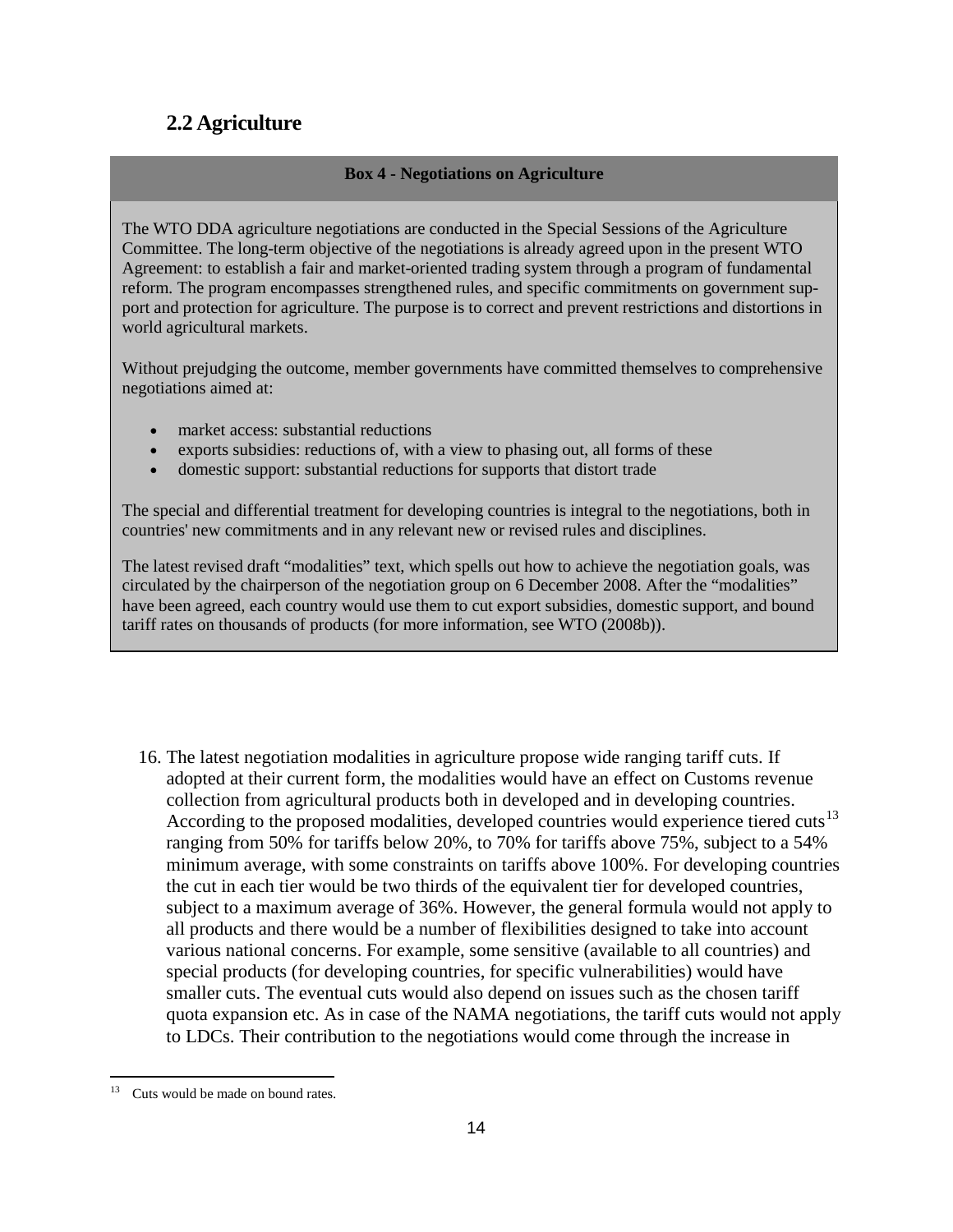binding tariff coverage. SVEs and RAMs as well as some individual developing countries would also have special terms.

- 17. The average bound post-Uruguay tariff rates in the developed and developing countries for agricultural products were 27 (developed) and 52 (developing) per cent.<sup>[14](#page-14-1)</sup> The respective average applied rates were 27 (developed) and 18 (developing) per cent. When comparing these rates against the current modalities, it can be seen that the conclusion of the negotiations would lower significantly the current tariff ceilings leaving less space for countries to raise applied rates and operating as an insurance policy against any protectionist measures. The adoption of the current modalities would also lead to significant cuts in the average applied tariff levels in developed countries.
- 18. However, when considering the fiscal effect of the tariff cuts, there are several factors, which would affect the size of the revenue losses. As in the case of the NAMA negotiations, the increase in the amount of agricultural trade following a successful negotiations outcome could balance and offset some of the revenue losses through a wider revenue base.
- 19. Besides the fiscal effects, the potential conclusion of the negotiations might also imply certain legal implications. The scheduled concessions in the agriculture negotiations are based on the Harmonized System 2002 and a successful negotiation outcome might lead to a work on transposition of the concessions to be in line with the HS version introduced under national tariff schedules. From a more operational perspective, the latest modalities also include additional texts dealing with the selection of sensitive products, creating new tariff quotas (affecting the selection of products as sensitive by country), and the special safeguard mechanism  $(SSM)^{15}$  $(SSM)^{15}$  $(SSM)^{15}$  for developing countries. Even though these are trade policy related issues, they might eventually also have some indirect effects on Customs administrations' work at an operational level.

## <span id="page-14-0"></span>**2.3 Trade Facilitation**

## **Box 5 - Trade Facilitation negotiations**

many proposals, providing the basis for the current negotiations. The submitted proposals are conmany proposals, providing the basis for the earlien negotiations. The submitted proposals are contained in a compilation paper TN/TF/W/43/Rev.18 produced by the WTO Secretariat. After several years of exploratory work, WTO Members formally agreed to launch negotiations on trade facilitation in July 2004, on the basis of modalities contained in Annex D of the so-called "July package" (WTO General Council Decision on 1 August 2004). Under the mandate, WTO Members are directed to clarify and improve GATT Article V (Freedom of Transit), Article VIII (Fees and Formalities connected with Importation and Exportation), and Article X (Publication and Administration of Trade Regulations). The negotiations also aim at enhancing technical assistance and capacity building in this area and improving effective cooperation between customs and other appropriate authorities on trade facilitation and customs compliance issues. To date WTO Members have submitted

<span id="page-14-2"></span><span id="page-14-1"></span><sup>&</sup>lt;sup>14</sup> Excludes processed agricultural products.<br><sup>15</sup> Sefeguerds in the WTO context allow con-

<sup>15</sup> Safeguards in the WTO context allow countries to raise tariffs or restrict import quantities when there is a surge in imports which threatens domestic industry.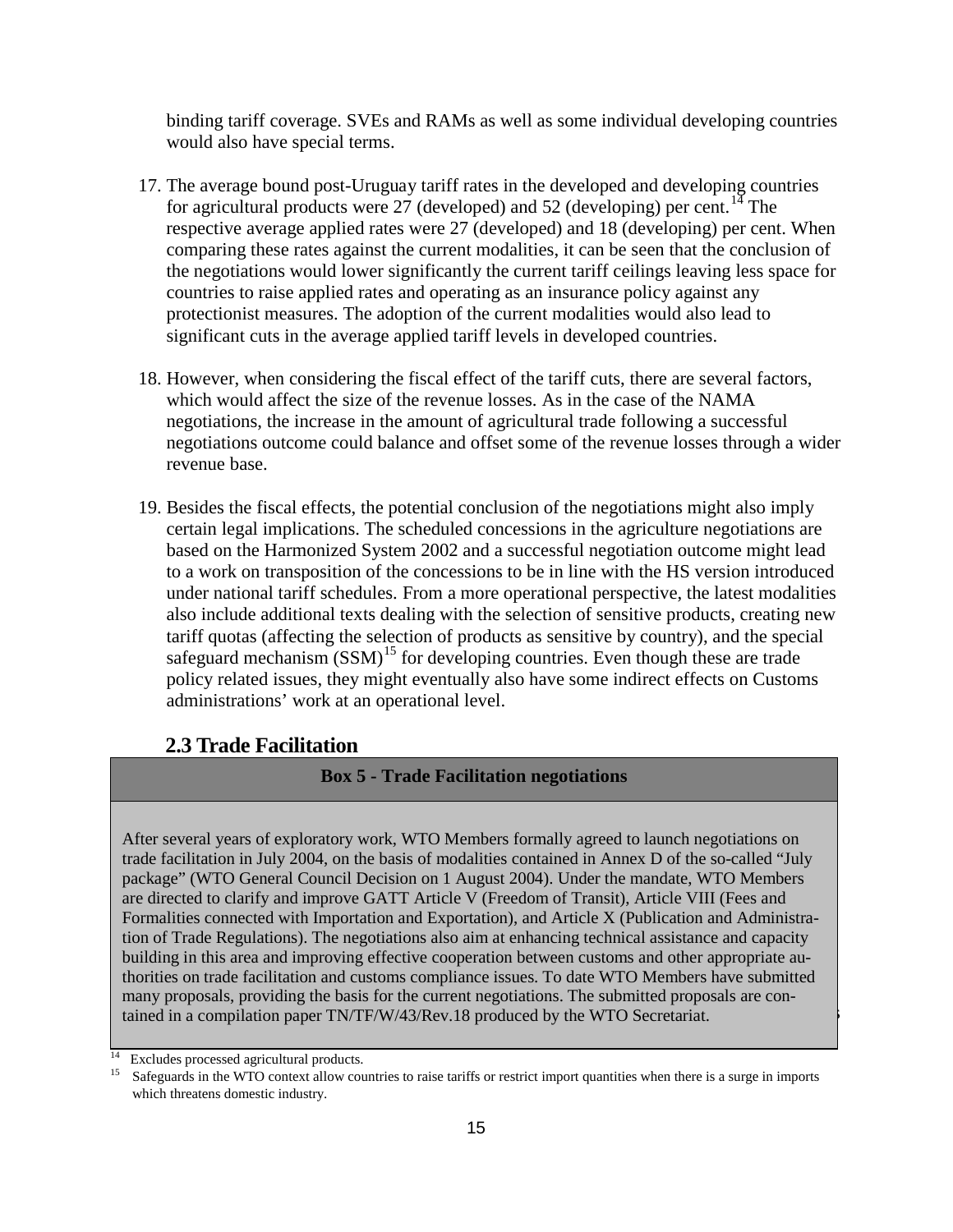and the WCO instruments shows that most of the proposed measures are addressed and well in line with the WCO instruments. More importantly none of the proposals in the latest WTO compilation paper (TN/TF/W/43/Rev.18) appears to contradict any of the WCO instruments. As many WTO proposals are based on WCO instruments, it can be argued to be easier to be in line with the proposed WTO measures, if countries implement WCO instruments properly.

## **Box 6 - Trade facilitation proposals and WCO instruments**

According to a recent WCO study (see reference WCO (2009)) on the WTO Members' 3rd generation proposals, most of the proposed measures as regards Customs are well in line with WCO instruments. There are also some measures that go beyond Customs and are thus not addressed by the existing WCO instruments. However, two of the proposals, which are not addressed by the WCO instruments, could also have some effect on Customs. These relate to the elimination of pre-shipment inspection and to the prohibition of consular transaction requirements.

The elimination of pre-shipment inspection is not addressed by any of the existing WCO instruments. The proposal (TN/TF/W/108 in section J6 of the WTO compilation text TN/TF/W/43/Rev.18) envisages the elimination of the use of pre-shipment inspections or their equivalent. The proposal could have a considerable impact on the operations of certain countries, given that many Members still use this type of service. However, the potential elimination of pre-shipment inspections or their equivalent would most probably be subjected to a phased approach, with technical assistance and capacity building made available for those countries needing it in this regard.

transaction, including any related fee or charge, in connection with the importation of any good." The prohibition of consular transaction requirements (TN/TF/W/104 in section H1) could also have an impact on the work of certain Customs administrations as there are few countries which require the use of this kind of service. According to the current proposal "*A Member shall not require a consular* 

21. Existing studies on the implementation of the WTO trade facilitation measures suggest that many proposed measures having the most significant positive impact would not be difficult or expensive to implement (see Box 7). In addition to this, the developing and least-developed countries would not be required to implement any of the measures for which they do not have adequate capacity. According to the proposals relating to special and differential treatment (S&DT), the extent and timing of entering into commitments for developing countries and LDCs would relate to the implementation capacity of a country. Developing and least-developed Members would also be entitled to TA&CB in order to receive sufficient implementation capacity with regard to those measures in which they do not possess it.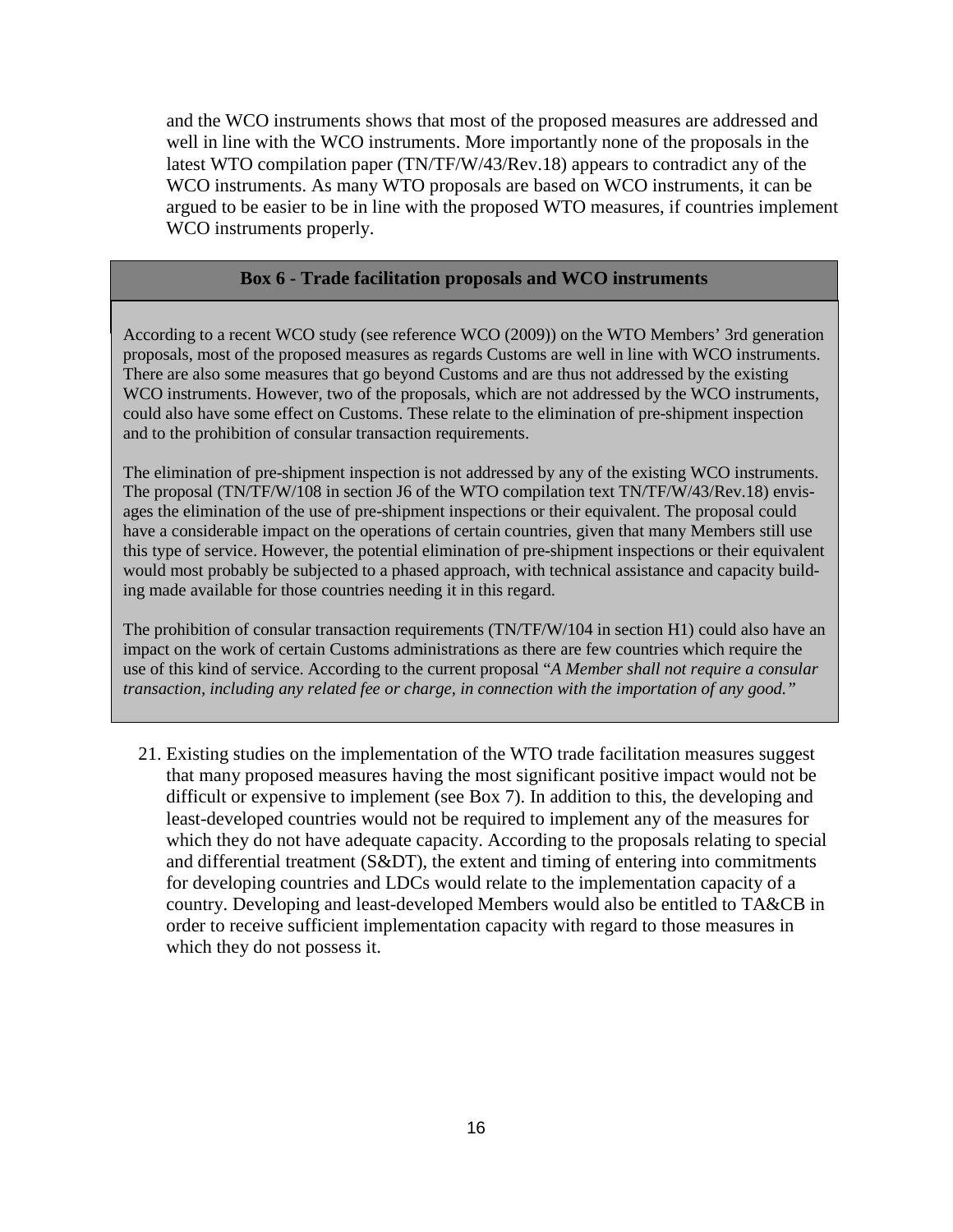## **Box 7 - WTO 3rd generation proposals and their implementation**

A WB (2006) study on *"the needs, priorities and costs associated with technical assistance and capacity building for implementation of a WTO trade facilitation agreement"*, concluded that although some additional technical assistance and capacity building support are required, many of the measures that have the most significant impact on improving the trade facilitation environment in Member countries are neither necessarily expensive nor technically difficult or complex to implement, if the necessary high level vision and political will are present. Only a small number of measures, such as the introduction of an electronic single window etc., would be more problematic and would entail significant costs in both technical assistance and infrastructure. Similar conclusions were reached by an OECD (2004) study on *"the costs of introducing and implementing trade facilitation measures"*. The study affirmed that the most significant costs were incurred in the technically demanding areas, whereas the costs involved in other areas were in general minor.

- 22. If the final outcome of the trade facilitation negotiations were to include similar S&DT measures as currently tabled, a WTO TA&CB program in the field of trade facilitation would be foreseeable. Such a program could be argued to benefit Customs as it would bring political support for Customs modernization process and raise donor support, which could be used by developing and LDCs in their modernization efforts. From a human resource point of view, the WTO TA&CB program would most probably increase the need for competent customs experts to assist in the delivery of the Customs related TA&CB measures – a task, which, as regards Customs, would most probably be left to the Customs community and to the WCO.
- 23. From a legal point of view, the conclusion of the trade facilitation negotiations might imply certain obligations. For example, some of the proposed WTO measures are currently stipulated in non-binding WCO instruments (Guidelines, Recommendations etc.) and implemented by Customs administrations on voluntary basis. A potential WTO Trade Facilitation agreement would mean that these measures would become legally binding obligations and countries would need to introduce them as part of their legislation.
- 24. Trade facilitation negotiations might also mean some new institutional arrangements in the field of trade facilitation. The WTO proposals on institutional arrangements would envisage a WTO Committee on trade facilitation to be established as a part of the trade facilitation agreement. Because of the technical nature of many of the trade facilitation measures, there might also be a discussion on establishing a technical committee under the WTO trade facilitation committee. Taking into account the current relationship between the WTO Committees and Technical Committees in the fields of Rules of Origin and Valuation, the issue might require further consideration (see Box 8).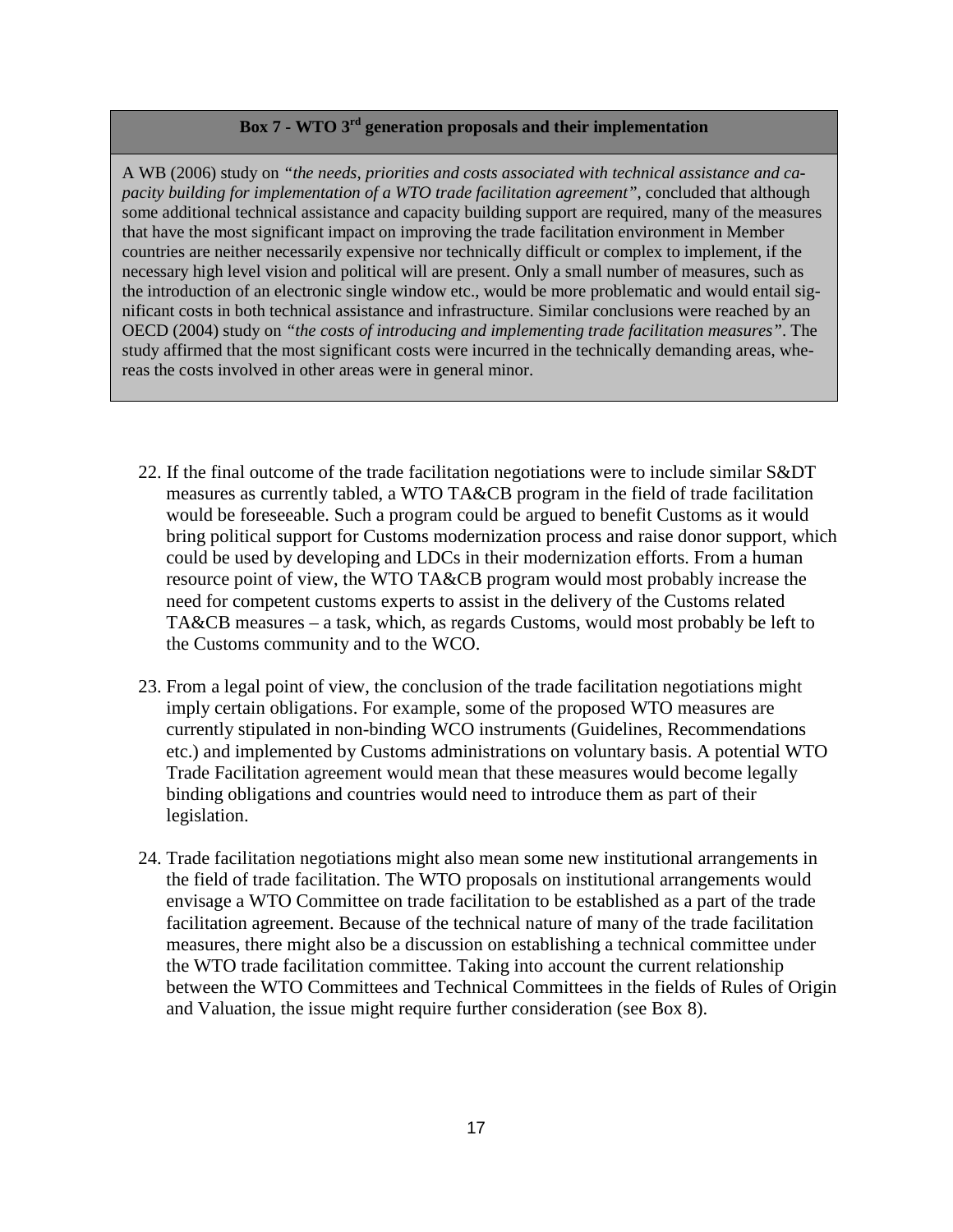#### **Box 8 - Technical committees on valuation and rules of origin**

According to the WTO Agreement on Rules of Origin and to the WTO Agreement on Implementation of Article VII of the General Agreement on Tariffs and Trade 1994 (Customs valuation), the technical work in relation to these agreements is delegated by the WTO Committees to Technical Committees established under the auspices of the WCO (Article 4 and Annex 1 of the Rules of Origin Agreement, Article 18 paragraph 2 and Annex 2 of the Valuation Agreement). The WTO Committees have a general responsibility in relation to the agreements as well as serve as forums for Members to consult on matters relating to the administration of the agreements, whereas the Technical Committees under the auspices of the WCO maintain and report on the technical issues falling under the scope of the agreements, serve as the consultative and advisory bodies, facilitate technical assistance, carry out examinations of matters referred to them by the dispute settlement panel, and exercise other responsibilities assigned to them by the WTO Committees.

- 25. The important question from Customs perspective in relation to the establishment of the potential WTO Trade Facilitation Committee relates to the participation in the work of the Committee. The WTO negotiations have traditionally been within the competence of trade and foreign ministries, and some Customs administrations have found it difficult to make their voice heard in the negotiations and in the process of national decision making. As the majority of issues in trade facilitation negotiations are related to Customs, it is of the utmost importance to have Customs interests represented in the negotiations and in the work of the WTO Committee. Thus, Customs administrations need to engage and commit increasingly both at national and international level in order to secure that its interests are taken into account in the WTO negotiations. In practice this will mean increased efforts to influence national negotiators and other relevant national bodies responsible for WTO negotiations.
- 26. In addition to the active participation of national Customs administrations in the WTO negotiations, it is also important that the WCO would have access to the work of the possible WTO Trade Facilitation Committee. The participation of the WCO would most probably bring plenty of added value into the work of the Committee, especially when taking into account the rather technical nature of some of the measures. The current WTO proposal (TN/TF/W/157 and Add.1) states that *"the Committee shall maintain close contact with other international organizations in the field of trade facilitation. Representatives of such organizations may be invited to meetings of the Committee"*. Even though the wording of the proposal might leave the door open for international organizations to participate in the work of the Committee, it would still be important for Customs administrations to further stress the value added from WCO's participation to their national negotiators.
- 27. From an economic perspective, the conclusion of the trade facilitation negotiations and the adoption of their final outcome might have some indirect impact on Customs revenue collection. Existing literature on the economic effect of trade facilitation suggests that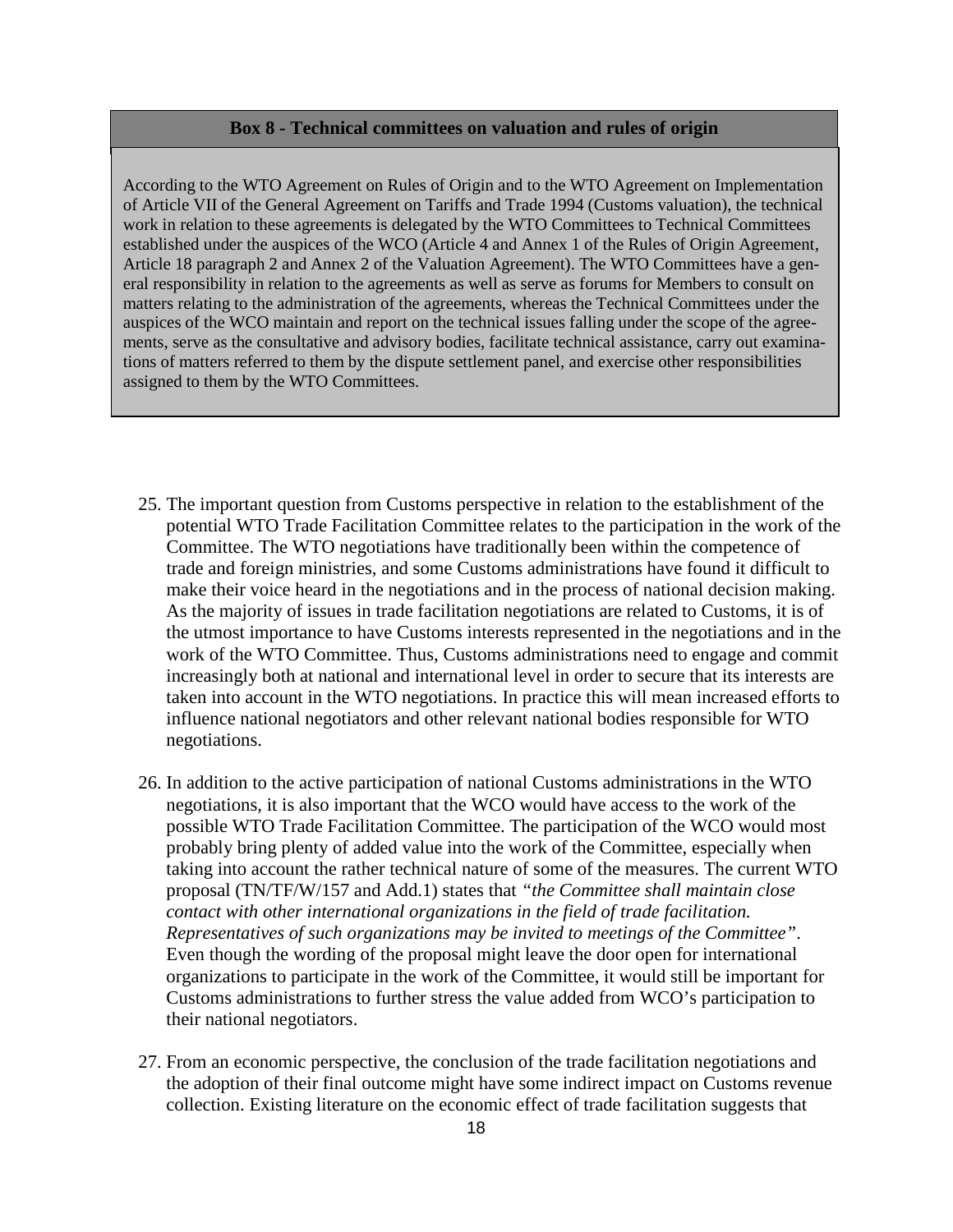trade facilitation has a positive effect on global trade (see Box 9). Increased global trade in turn widens the revenue collection basis for trade taxes and might thus further balance and offset some of the revenue losses potentially occurring from tariff cuts in other DDA negotiations.

#### **Box 9 - Economic impact of trade facilitation**

According to an OECD (2005) paper on the economic impact of trade facilitation, improved and simplified customs procedures would have an impact on trade flows. A review of existing business surveys and quantitative estimates uniformly indicates that there is a significant and positive link between trade facilitation and trade flows. It shows that even fairly modest reductions in trade transaction costs have a positive impact on trade in both developed and developing countries.

<span id="page-18-0"></span>The study by Decreux and Fontagné (2009) elaborated that in total USD 167 bn gains, identified in a scenario combining liberalization of trade in goods and services with trade facilitation, would be added to the world GDP every year in the medium term as compared with a situation without agreement.

#### **Box 10 - Negotiations on Rules**

WTO Members agreed at the Doha Ministerial Conference to launch negotiations in the area of "WTO Rules". These negotiations relate to the following subject matters: the Agreement on Implementation of the Article VI of GATT 1994 (better known as the Anti-dumping Agreement); the Agreement on Subsidies and Countervailing Measures; and the WTO provisions applying to regional trade agreements. The aim of the Anti-Dumping (GATT Article 6) and Subsidies agreements is to clarify and improve disciplines while preserving the basic concepts and principles of these agreements taking into account the needs of the developing and least-developed countries. In the sphere of Regional Trade Agreements the negotiations are aimed at clarifying and improving disciplines and procedures under the existing WTO provisions applying to regional trade agreements. The negotiations are to also take into account the developmental aspects of regional trade agreements.

- 28. From Customs perspective, negotiations on anti-dumping (AD) and subsidies and countervailing measures (SCM) would most probably not have any significant fiscal or legal implications. However, there might be some procedural and operational impacts as a successful negotiation outcome might, for example, lead to the need to address potential circumventing practices etc. The AD and SCM negotiations also include provisions on investigation and might thereafter include effects on those administrations to whose competence AD and SCM related investigations tasks belong.
- 29. The core challenge with regard to RTAs occurs through rules of origin as RTAs complicate Customs administrations' work in relation to determining origin of goods. Thus, a successful conclusion, which would lead to clarified and improved disciplines and procedures with regard to the RTAs, would most probably facilitate the work of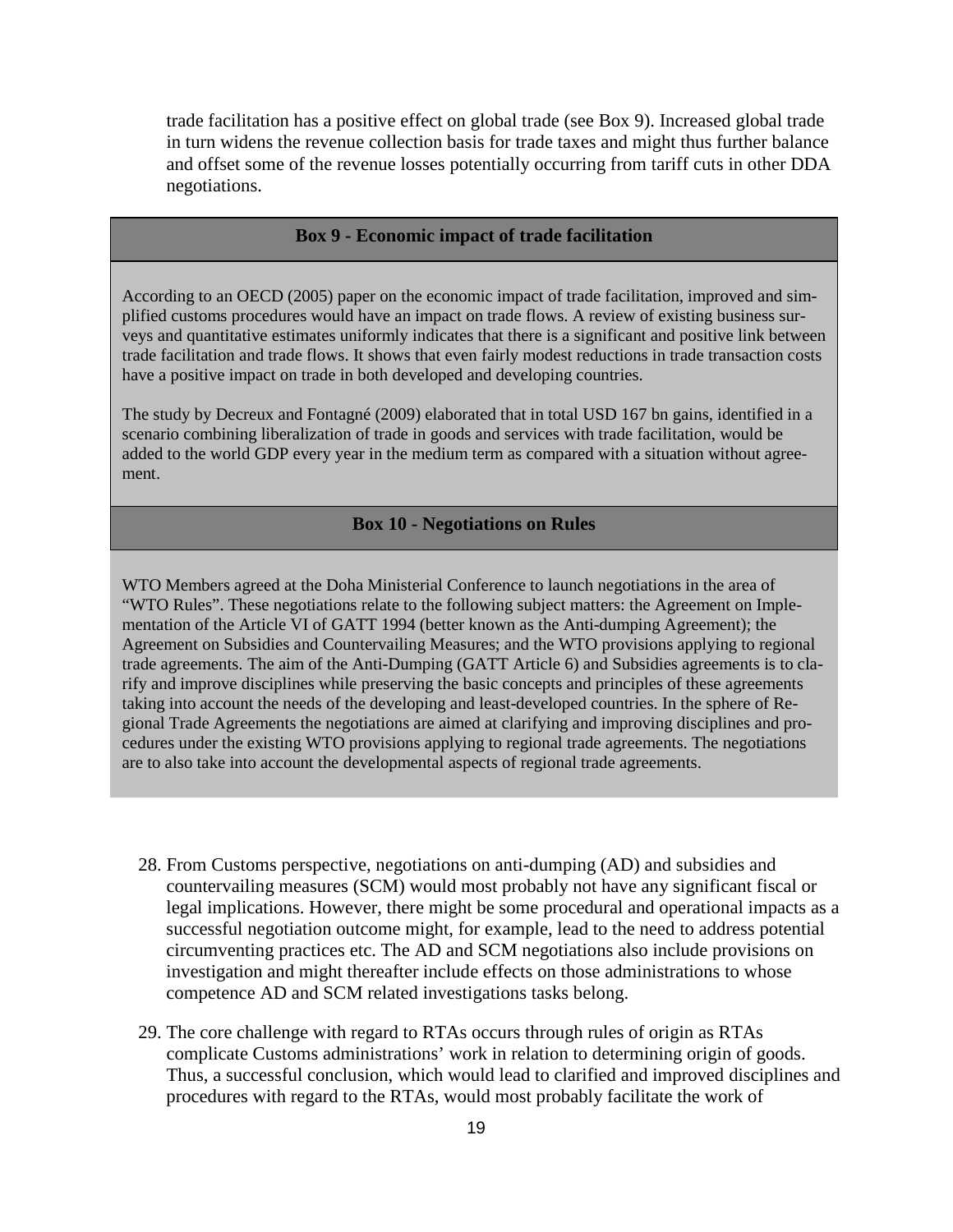individual Customs administrations in interpreting these agreements. The General Council of the WTO approved in December 2006 a new [transparency mechanism](http://docsonline.wto.org/imrd/directdoc.asp?DDFDocuments/t/WT/L/671.doc) for all RTAs, which was implemented on a provisional basis. WTO Members are to review, and if necessary modify, the decision, and replace it by a permanent mechanism adopted as a part of the overall results of the DDA.

30. While it is outside the scope of the DDA negotiations, the harmonization of the nonpreferential rules of origin foreseen in the WTO Agreement on Rules of Origin is currently negotiated under the WTO Committee on Rules of Origin. The conclusion of the negotiations on the harmonization of the non-preferential rules of origin will have implications on different WTO agreements and some of the WTO Members have not been willing to proceed in the negotiations before knowing what the implications of the harmonized rules of origin would be. On the other hand, other parties have argued that they can not progress with the negotiations on harmonization of the non-preferential rules of origin before knowing the impacts of the conclusion of the other WTO negotiations on the mentioned negotiations. The dilemma – often being referred to as the "implication issue" – has been leading to a slow progress also in the DDA negotiations on Rules. To overcome the deadlock in the negotiations, certain core policy issues with, amongst others the implication issue, have been submitted to the WTO General Council for guidance how to take these issues forward.

## <span id="page-19-0"></span>**2.5 International Property Rights (IPR)**

#### **Box 11 - Special Sessions of the TRIPS Council**

IPR is negotiated as a part of the DDA at the Special Sessions of the Trade Related Aspects of Intellectual Property Rights (TRIPS) Council. The scope of the negotiations has been somewhat unclear in the negotiation process and the negotiation mandate has been a widely disputed issue. The negotiations handled by the TRIPS Council "special sessions" deal with the multilateral system of notification and registration of the geographical indications for wines and spirits**,** which is currently the only subject on the "special sessions'" agenda accepted by consensus for full negotiations in the DDA. The two other issues, which some Members would like to link to the talks on the register and add to the "special sessions" work, are the extension of the higher level of protection currently given to wines and spirits to other geographical indications, and the TRIPS/Convention on Biological Diversity (CBD) relationship.

31. While countries remain divided over the scope of the mandate, the analysis of this study concentrates on the multilateral system for geographical indications (GI), which has been accepted by consensus as a full negotiation item in the DDA. The establishment of the mentioned multilateral system and database would most probably not have any significant impact for Customs. However, the establishment of such multilateral system might facilitate the control related work done by some Customs administrations according to their national law in relation to the protection of GIs of wines and spirits. The fact that the system might be open to everyone would make it a potential instrument to be used in IPR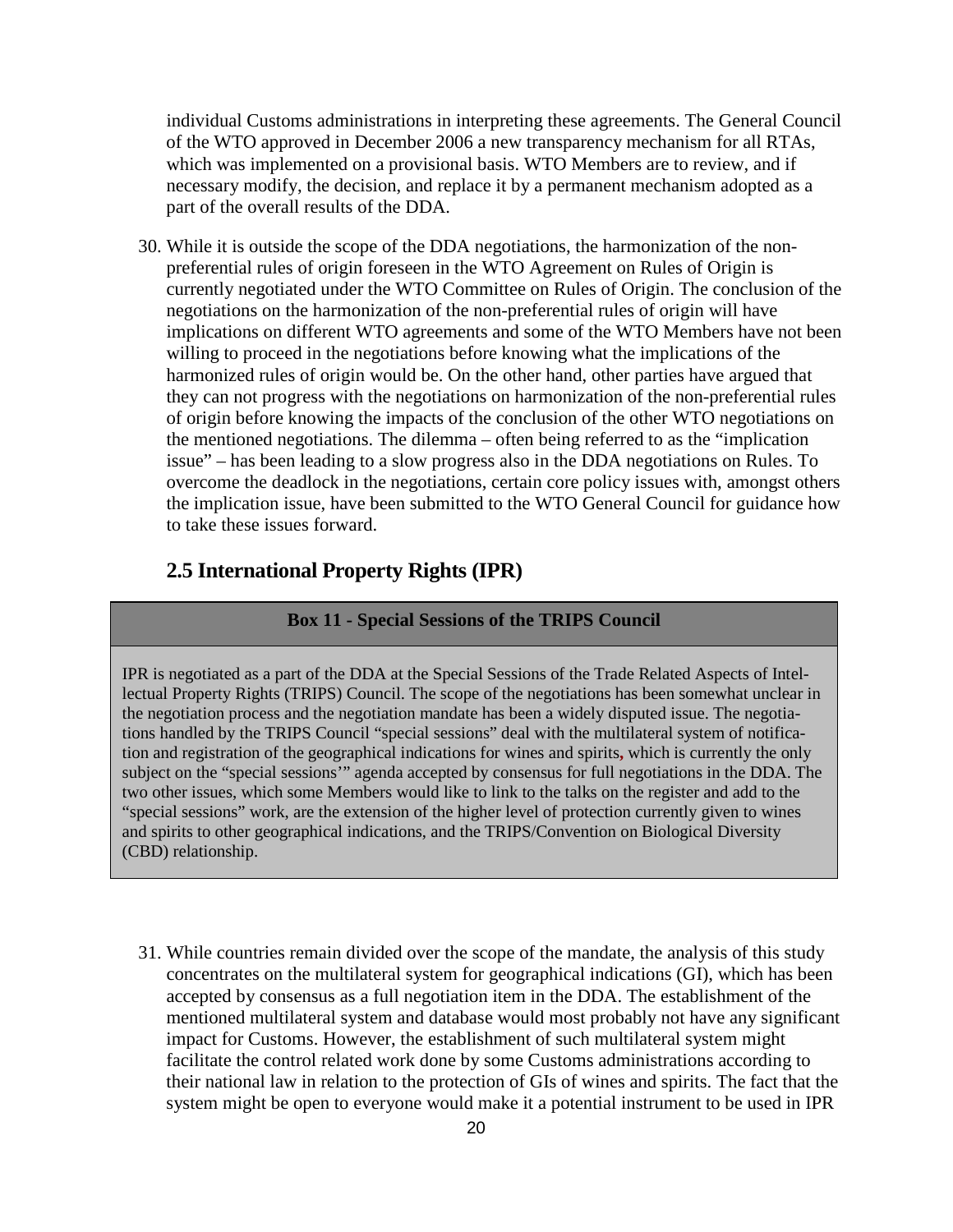protection. Especially, when taking into account the increased amount of IPR violations regarding wines and spirits as well as the challenges involved in detecting these kinds of infringements, the mentioned database could be useful.

32. Outside the DDA negotiations the TRIPS Council negotiates on issues relating to border measures. Since Customs administrations are the main authorities responsible for controlling the cross-border movement of goods and many Customs administrations have according to their national legislation control responsibilities in relation to IPR, the negotiations on border measures might include effects on Customs and should be followed carefully by national Customs administrations. The WCO has also received a number of requests for assistance in relation to border measures, which means that there might be a need to organize additional training and to have more capable IPR experts to deliver "on the spot" assistance.

## <span id="page-20-0"></span>**2.6 Trade and Environment**

## **Box 12 - Special Sessions of Trade and Environment Committee**

The Special Sessions of Trade and Environment Committee negotiate mainly around three different issues. The first is the relationship between existing WTO rules and specific trade obligations set out in the multilateral environmental agreements. The aim of the mentioned negotiations is to address the question how WTO rules are to apply to WTO Members that are parties to environmental agreements, and in particular to clarify the relationship between trade measures taken under the environmental agreements and the WTO rules. The second issue under negotiation deals with the procedures for regular information exchange between the Secretariats of multilateral environmental agreements and the WTO. The third negotiation item relates to the reduction or elimination of tariff and non-tariff barriers on environmental goods and services. There is currently no consensus on the scope of the definition of an environmental good or service. This has prevented the negotiations on the actual reduction or elimination of tariff and non-tariff trade barriers on these goods.

- 33. There are currently over 250 multilateral environmental agreements (MEAs) in force dealing with various environmental issues. About 20 of these include provisions that can affect trade by, for instance, containing measures that prohibit trade in certain species or products, or that allow countries to restrict trade in certain circumstances<sup>[16](#page-20-1)</sup>.
- 34. From Customs perspective, the challenge in relation to the MEAs relates to the complex regulatory network these agreements create with trade rules. Especially the interpretation of the overlapping MEAs and WTO trade rules pose a challenge for Customs administrations. Since the negotiations are to address, and in particular to clarify, the

<span id="page-20-1"></span><sup>&</sup>lt;sup>16</sup> See for example WTO webpage explaining the Doha mandate on multilateral environmental agreements [\(http://www.wto.org/english/tratop\\_e/envir\\_e/envir\\_neg\\_mea\\_e.htm\)](http://www.wto.org/english/tratop_e/envir_e/envir_neg_mea_e.htm).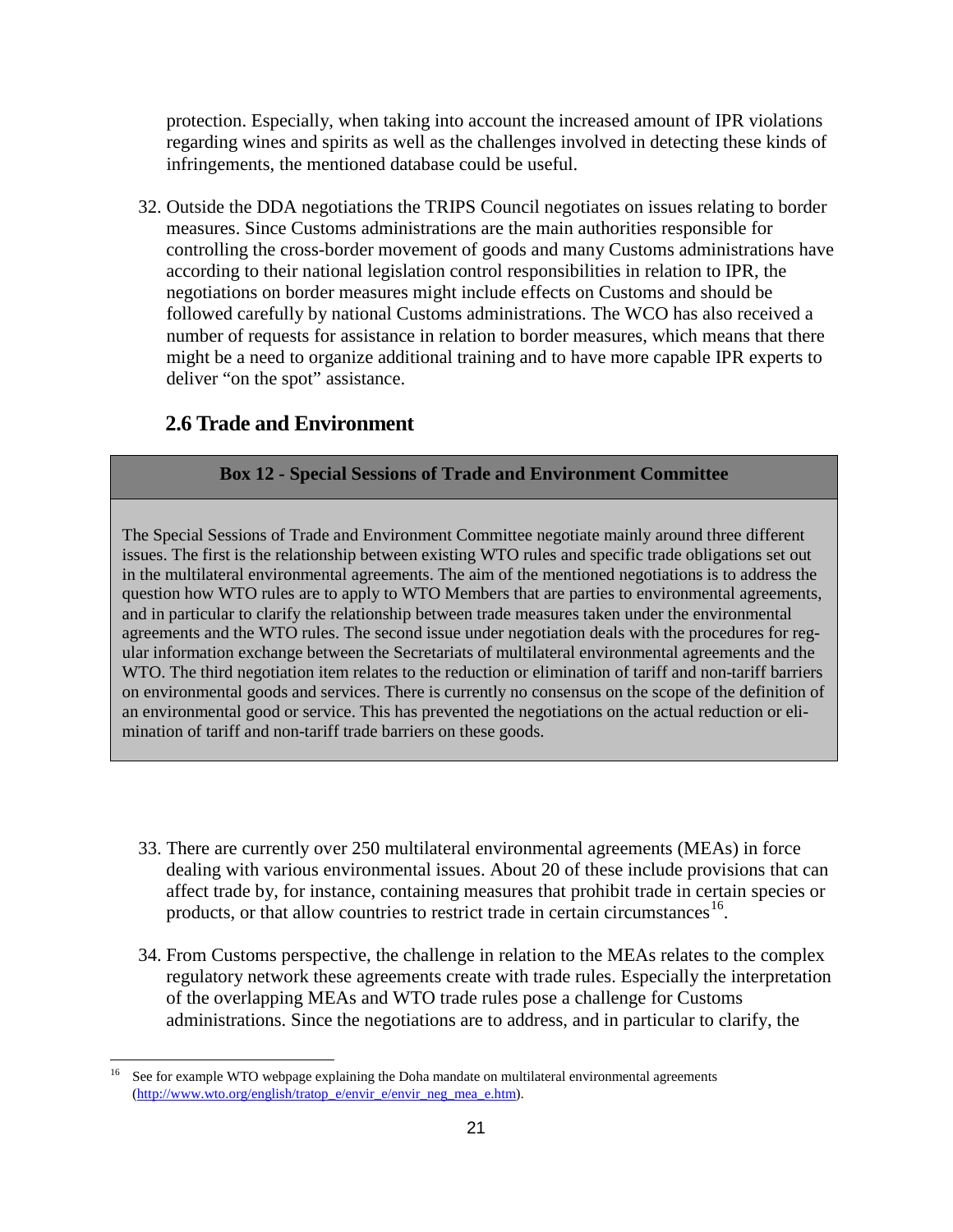relationship between trade measures taken under the environmental agreements and the WTO rules, a successful conclusion of the negotiations would most probably facilitate the work of individual Customs administrations in this regard.

- 35. The elimination of tariffs and non-tariff barriers on environmental goods and services would have impact on Customs revenue collection. However, at this stage there is no consensus on the definition of "environmental good" and the negotiations on the actual modalities on the elimination of the tariffs have not yet started. Thus, it would be rather difficult to estimate the actual effect these negotiations might have on Customs revenue collection. The definition of environmental good and its scope would be the decisive factor on how significant these tariff cuts would eventually be from the perspective of Customs revenue collection.
- 36. From procedural and operational perspectives, Customs administrations might also phase certain potential new tasks following the conclusion of the trade and environmental negotiations. For example, a need for a Customs verification of an environmental good, such as additional requirement to submit a proof for environmentally friendly good, might rise following the potential conclusion of the negotiations.

## <span id="page-21-0"></span>**3. Conclusion**

- 37. The Policy Commission, at its last meeting, requested a preliminary analysis on the potential impacts of the WTO's DDA negotiations on Customs. Consequently, the Secretariat has prepared a study which analyses the different negotiations against a simple typology of impacts. The main results of the study are summarized in the following paragraphs.
- 38. From an economic and fiscal perspective, the conclusion of the DDA negotiations might affect customs revenue collection as the negotiation modalities in some of the negotiations propose wide ranging tariff cuts. In case of developed and developing countries (those applying the proposed formula), the conclusion of the negotiations would substantially reduce the difference between the applied and bound tariff rates leaving less space to raise applied rates and operating at the same time as an insurance policy against protectionist measures. The LDCs would not be obliged to make any tariff cuts, but their contribution to the DDA would occur through the increase in the binding tariff coverage.
- 39. When assessing the potential revenue losses following the tariff cuts, it is necessary to take into account the fact that losses might be balanced to a certain extent through different factors. The conclusion of the DDA negotiations would most probably increase global trade and lead to a larger revenue base offsetting to some extent any potential revenue losses. If there would, however, eventually be revenue losses, existing studies show that recovery could be done, for example, through increased revenue collection from other domestic revenue sources. Thus, possible tariff cuts should be incorporated and implemented as a part of a wider trade and economic policy.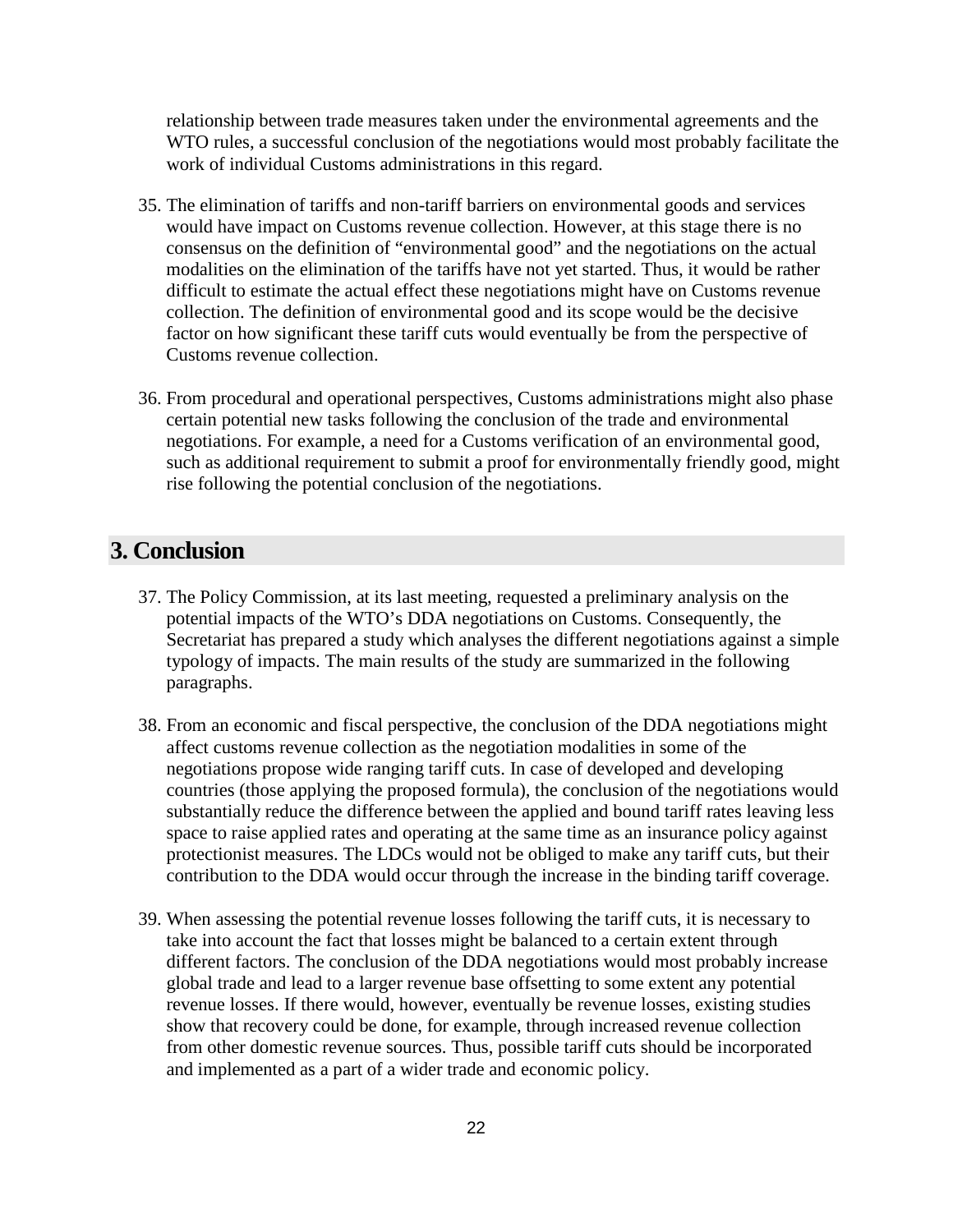- 40. As the fiscal significance of Customs functions might be affected by the conclusion of the WTO negotiations, Customs administrations might need to review their role from predominantly fiscal to include wider functions (protection of society, security and trade facilitation etc.) as envisaged by the Customs in the  $21<sup>st</sup>$  Century document. As the current analyses can be seen to give technical information and background on the WTO negotiations and their impacts, there might at a later stage be a need to do more thorough research on the strategic effects that the WTO negotiations might have on Customs.
- 41. From a legal perspective, some of the negotiations might imply certain legal implications for countries. The scheduled concessions in the NAMA and agriculture negotiations are based on the Harmonized System 2002 and a successful negotiation outcome might lead to a work on transposition of the concessions to be in line with the HS version introduced under national tariff schedules. In the case of trade facilitation, the conclusion of the negotiations might also include legal impacts as some of the measures currently stipulated by non-binding WCO instruments (Guidelines, Recommendations etc.) would become legally binding obligations through the WTO agreement.
- 42. From a policy perspective, the analysis indicates that there is an increasing need for Customs administrations to review their national and international positioning in relation to the WTO negotiations. Since many individual negotiation items deal closely with Customs related issues in a way or another, Customs administrations need to engage and commit increasingly to the WTO work both at national and international level. Customs administrations should, for example, create closer relationship with their national bodies responsible for WTO negotiations and try to influence their national negotiators in order to secure a beneficial outcome from the negotiations.
- 43. From modernization's perspective, Customs community in general would be able to gain from the potential WTO TA&CB program that is intrinsic to the resolution of the trade facilitation negotiations. Such a resolution would bring political support for customs modernization and increase donor support, which could be used by the LDCs and developing countries in their modernization efforts. From human resource perspective, a potential WTO TA&CB program would most probably increase the need for capable customs experts, who would be able to assist in the delivery of the TA&CB program. Particularly developed countries' administrations would be affected as their contribution would be of the utmost importance in this regard.
- 44. The potential conclusion of the DDA would also have procedural and operational impacts on Customs as conclusion of some of the negotiation items might have impact on customs procedures and working methods. However, besides trade facilitation, the procedural and operational impacts would most probably not be significant. Also in the case of trade facilitation many administrations are already implementing most of the measures outlined in the WTO proposals through WCO instruments and would thus not face any major impacts.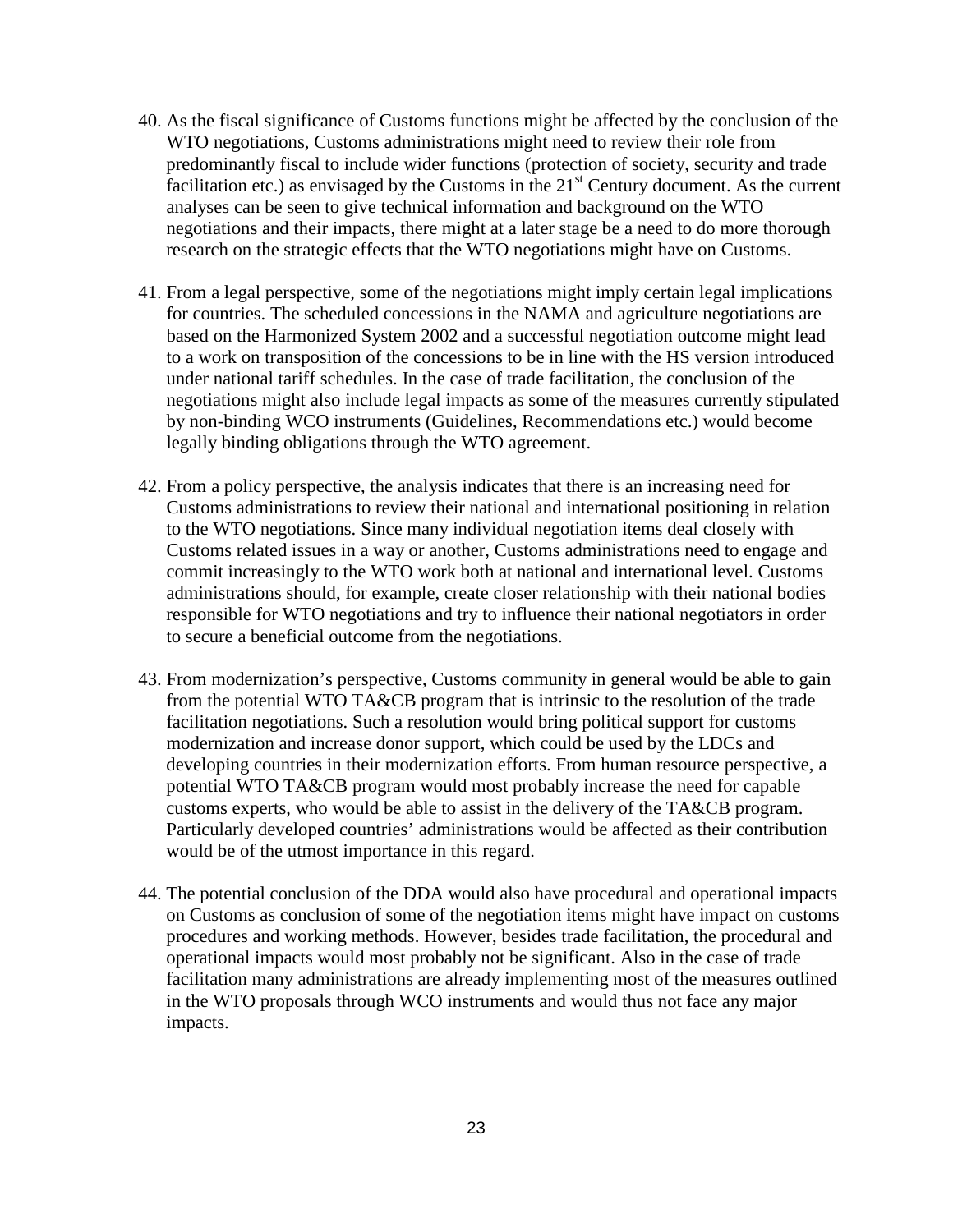## <span id="page-23-0"></span>**References**

Baunsgaard, Thomas and Keen, Michael (2005), Tax revenue and (or?) trade liberalization, IMF Working paper, Fiscal Affairs Department, IMF, 31 pages

Decreux, Yvan and Fontagné, Lionel (2009), Economic impact of potential outcome of the DDA, CEPII-CIREM, 30 pages

IMF and World Bank (2001), Market Access for developing countries' exports, 61 pages, available at [http://www.imf.org/external/np/madc/eng/042701.pdf,](http://www.imf.org/external/np/madc/eng/042701.pdf) 29 April 2009

OECD (2004), The costs of introducing and implementing trade facilitation measures: interim report, Working Party of the Trade Committee, 27 pages

OECD (2005), The economic impact of trade facilitation, Working Party of the Trade Committee, 30 pages

OECD (2006a), Review of Technical Assistance and Capacity Building Initiatives for Trade Facilitation, Development Co-operation Directorate – Development Assistance Committee, 91 pages

OECD (2006b), Making technical assistance and capacity building for trade facilitation effective and operational, Development Co-operation Directorate – Development Assistance Committee, 60 pages

OECD (2009), Development of a series of indicators for model based analysis in the area of trade facilitation, Trade and Agriculture Directorate - Trade Committee, 58 pages

World Bank (2006), Needs, Priorities and Costs Associated with Technical Assistance and Capacity Building for Implementation of a WTO Trade Facilitation Agreement – A Comparative Study Based on Six Developing Countries, 34 pages

WCO (2007), Preliminary Study on WTO Members' 3<sup>rd</sup> Generation Proposals, Annexes I and II to the World Customs Organization document PC0192Ea, 87 pages

WCO (2008), Customs in the  $21<sup>st</sup>$  Century – Enhancing Growth and Development through Trade Facilitation and Border Security, 10 pages

WCO (2009), Permanent Technical Committee, Trade Facilitation – Report by the Secretariat on Developments within the WTO, World Customs Organization document PC0225E1a, 67 pages WTO (2001), Doha Ministerial Declaration, 4<sup>th</sup> Ministerial Conference in Doha 9 -14 November 2001, 10 pages

WTO (2003), Pre-shipment Inspection, Committee on Customs Valuation, World Trade Organization document G/VAL/W/63/Rev 11, 2 pages